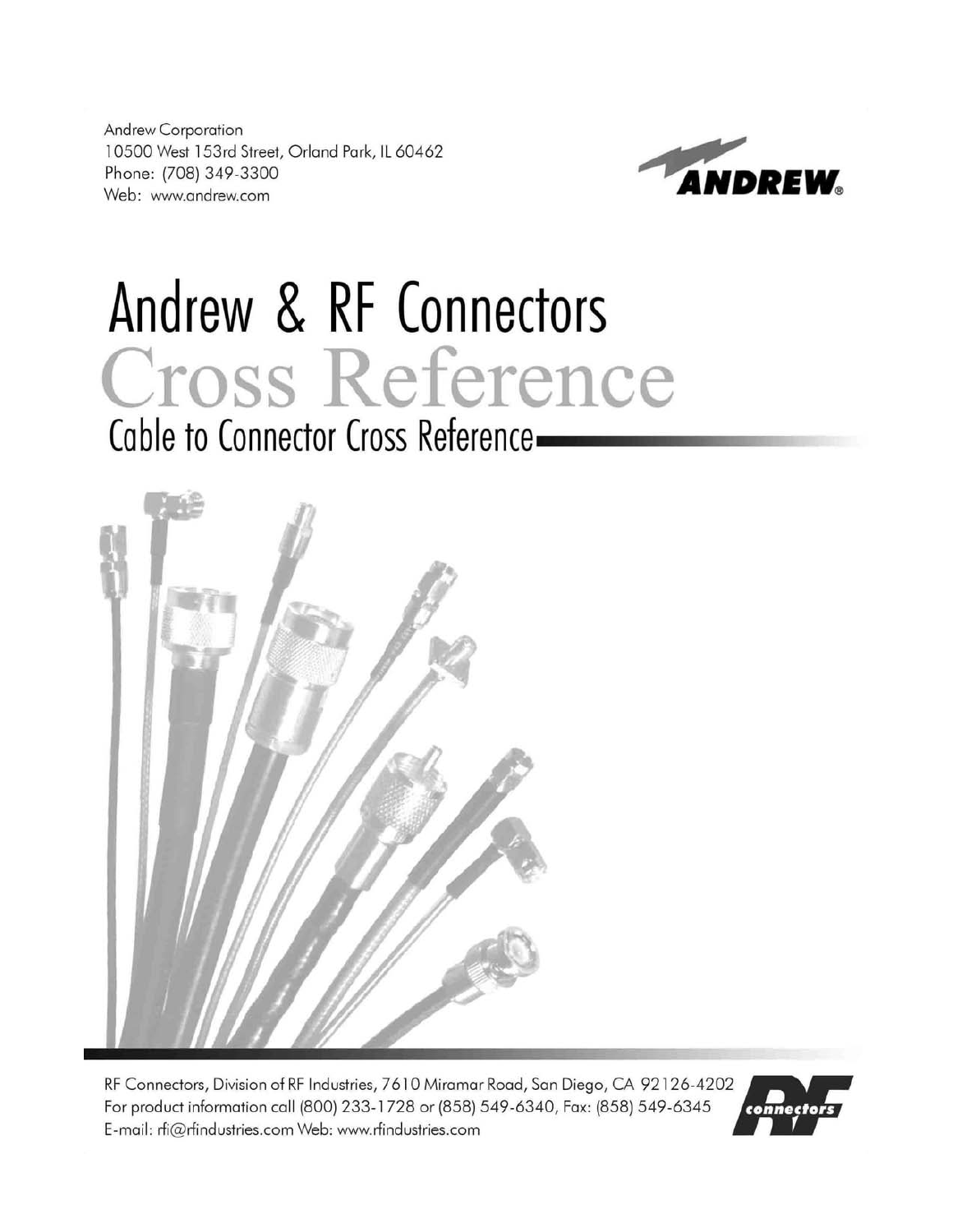# **HOW TO USE THIS MANUAL**

This manual is organized first by Andrew Cinta*™* Cable groups and then by the types of RFI connectors available for each group. The connector lists are divided into subgroups by interface type.

Each connector listing contains the RFI part number, the description and the materials used for each connector. The materials listings consist of the body, shell, pin/contact, and dielectric.

The Cable Number Locator below is supplied for easy cross-referencing by cable part number to page number.

#### *Example:*

*You need to know if RFI has an N Male Clamp Solder Plug for CNT-400.* 

*Refer to the table below for CNT-400. Go to page 10. Under the heading for CNT-400, CNT-400- DB, CNT-400-FR you will find RFN-1006-3I and RFN-1006-I.* 

From the description and the materials information you are able to determine if one of these connectors works for your application. The legend on page two explains the material codes used in this manual.

**Part numbers with an (\*) are special order only.** If you have special requirements, please contact RF Industries' sales department for assistance.

| Cable #                  | Page<br># | Cable #           | Page<br># | Cable #           | Page<br># | Cable #           | Page<br>Ħ | Cable #           | Page<br>Ħ |
|--------------------------|-----------|-------------------|-----------|-------------------|-----------|-------------------|-----------|-------------------|-----------|
|                          |           |                   |           |                   |           |                   |           |                   |           |
| C2FCP                    |           | <b>CNT-195-DB</b> | 4         | <b>CNT-214</b>    | 8         | <b>CNT-300</b>    |           | <b>CNT-400-FR</b> |           |
| <b>CNT-100</b>           |           | <b>CNT-195-FR</b> | 4         | <b>CNT-223</b>    | 8         | <b>CNT-300-DB</b> |           | <b>CNT-600</b>    | 12        |
| $\overline{C}$ NT-100-DB | 2         | <b>CNT-200</b>    |           | <b>CNT-240</b>    | 10        | <b>CNT-300-FR</b> |           | <b>CNT-600-DB</b> | 12        |
| <b>CNT-100-FR</b>        | 2         | <b>CNT-200-DB</b> |           | <b>CNT-240-DB</b> | 10        | <b>CNT-400</b>    |           | <b>CNT-600-FR</b> | 12        |
| <b>CNT-195</b>           | 4         | <b>CNT-200-FR</b> | 8         | <b>CNT-240-FR</b> | 10        | <b>CNT-400-DB</b> |           |                   |           |
|                          |           |                   |           |                   |           |                   |           |                   |           |

#### **Cable Number Locator**

*The information found in this guide was compiled using specifications that were current at the time of compilation. Please note that manufacturer's specifications are subject to change without notice. We therefore suggest that after using this guide to make your initial connector selections, you should obtain the latest product specifications from this cable manufacturer and RF Industries.*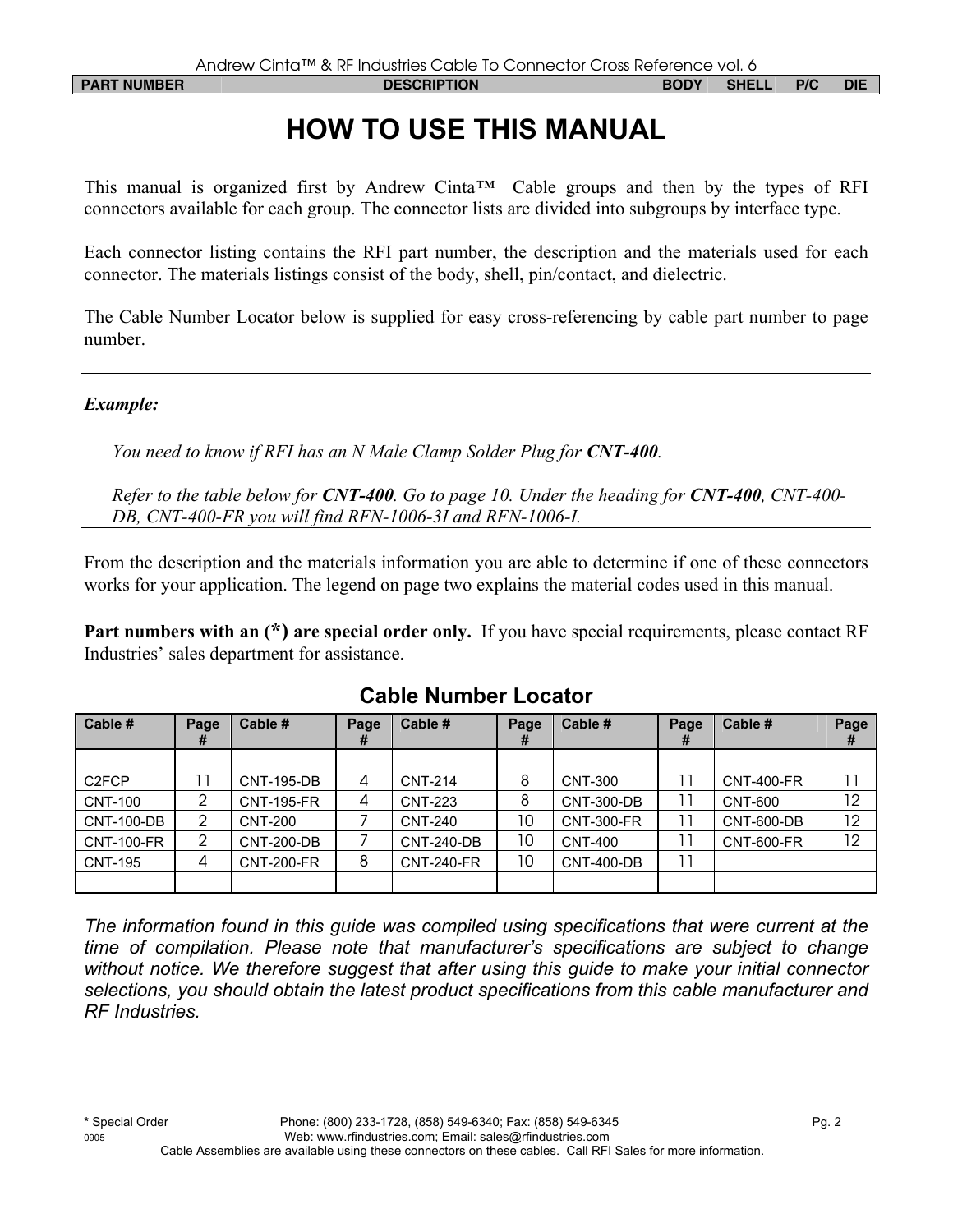## **ANDREW CINTA™ & RF INDUSTRIES CABLE TO CONNECTOR CROSS REFERENCE**

| Legend                      |                             |                    |                                    |  |  |  |  |  |
|-----------------------------|-----------------------------|--------------------|------------------------------------|--|--|--|--|--|
| <b>BODY PLATING</b>         | <b>SHELL PLATING</b>        | <b>PIN/CONTACT</b> | <b>DIELECTRIC</b>                  |  |  |  |  |  |
| C - Chrome                  | C - Black Chrome            | $G - Gold$         | <b>B</b> - Bakelite, Dap, Phenolic |  |  |  |  |  |
| $G -$ Gold                  | $G -$ Gold                  | $N - Nickel$       | <b>D</b> - Delrin, Polypropylene   |  |  |  |  |  |
| $N - Nickel$                | N - Nickel                  | $S - Silver$       | T-PTFE                             |  |  |  |  |  |
| $S - Silver$                | S - Silver                  |                    |                                    |  |  |  |  |  |
| <b>SS - Stainless Steel</b> | <b>SS - Stainless Steel</b> |                    |                                    |  |  |  |  |  |

#### **Cinta™ CNT-100, CNT-100-FR**

| 1.0/2.3                                                                                 |              |                |   |                         |  |
|-----------------------------------------------------------------------------------------|--------------|----------------|---|-------------------------|--|
| 1.0/2.3 Male Snap On Plug, Crimp<br>RF123-7000-B                                        | N            | ---            | G | $\top$                  |  |
| RF123-7000-B-03<br>1.0/2.3 Male Push On Plug, Crimp                                     | N            | ---            | G | $\overline{\mathsf{T}}$ |  |
| RF123-7001-B<br>1.0/2.3 Male Slide On Plug, Crimp                                       | N            | ---            | G | $\mathsf T$             |  |
| RF123-7002-B<br>1.0/2.3 Male Screw On Plug, Crimp                                       | N            | $---$          | G | $\overline{\mathsf{T}}$ |  |
| 1.0/2.3 Female Slide On Jack, Crimp<br>RF123-7050-1B                                    | G            | ---            | G | $\overline{\mathsf{T}}$ |  |
| 1.0/2.3 Female Bulkhead Jack, Crimp W/ D-Flat<br>RF123-7052-1B                          | G            | $---$          | G | T                       |  |
| <b>BNC</b>                                                                              |              |                |   |                         |  |
| <b>RFB-1100-B</b><br><b>BNC Male Solder Clamp</b>                                       | $\mathsf{N}$ | $\mathsf{N}$   | G | T                       |  |
| <b>RFB-1106-B-ST</b><br>BNC Male Crimp Plug, (Large Ferrule)                            | S            | S              | G | T                       |  |
| <b>RFB-1106-5</b><br>BNC Male Crimp Plug; (Large Ferrule)                               | N            | N              | G | T                       |  |
| <b>RFB-1106-6</b><br>BNC Male Crimp Plug; (Small Ferrule)                               | N            | N              | G | T                       |  |
| <b>RFB-1110-B</b><br>BNC Male Right Angle Crimp Plug                                    | N            | N              | G | T                       |  |
| RFB-1116-B-03<br>BNC Female, Crimp, Front Mount Bulkhead                                | N            | $\overline{a}$ | G | $\top$                  |  |
| <b>RFB-1117-BT</b><br><b>BNC Female Crimp Rear-Mount Bulkhead, Panel Thickness .200</b> | N            | $---$          | G | T                       |  |
| <b>BNC Female Crimp Rear-Mount Bulkhead, Panel Thickness .140</b><br>RFB-1117-BT-03     | N            | $---$          | G | T                       |  |
| BNC Female Crimp Bulkhead, Short Ferrule & Ferrule Stud<br>RFB-1117-BT-04               | N            | $---$          | G | T                       |  |
| <b>DMC</b>                                                                              |              |                |   |                         |  |
| <b>RDM-6310-B</b><br>DMC R/A Plug, Solder/Crimp, W/ Press Cap                           | N            | N              | G | T                       |  |
| <b>FME</b>                                                                              |              |                |   |                         |  |
| <b>RFE-6000-B</b><br>FME Male Crimp Plug                                                | N            | N              | G | T                       |  |
| MМ                                                                                      |              |                |   |                         |  |
| RFM-2100-1<br>MM Male Crimp Plug                                                        | S            | ---            | S | T.                      |  |
| <b>Modified Shell TNC</b>                                                               |              |                |   |                         |  |
| <b>RFS-2002</b><br>Modified TNC Male Clamp Plug w/ Extended Threads                     | $\mathsf{N}$ | ---            | G | D                       |  |
| N                                                                                       |              |                |   |                         |  |
| RFN-1005-B-03<br>N Male Crimp Plug                                                      | N            | N              | G | т                       |  |
| RFN-1009-B-03<br>N Male Right Angle Crimp Plug, Square Body                             | N            | N              | G | $\mathsf T$             |  |
| <b>RFN-1022-8</b><br>N Female Crimp Bulkhead Rear-Mount Jack w/ O-Ring                  | N            | ---            | G | $\mathsf T$             |  |
| <b>RFN-1027-B</b><br>N Female Crimp Jack                                                | S            | $---$          | G | T                       |  |
| <b>Nokia</b>                                                                            |              |                |   |                         |  |
| <b>RFS-2029</b><br>Nokia Male Right Angle Crimp Strain Relief                           | N            | ---            | G | T                       |  |

**\*** Special Order Phone: (800) 233-1728, (858) 549-6340; Fax: (858) 549-6345 Pg. 3

0905 Web: www.rfindustries.com; Email: sales@rfindustries.com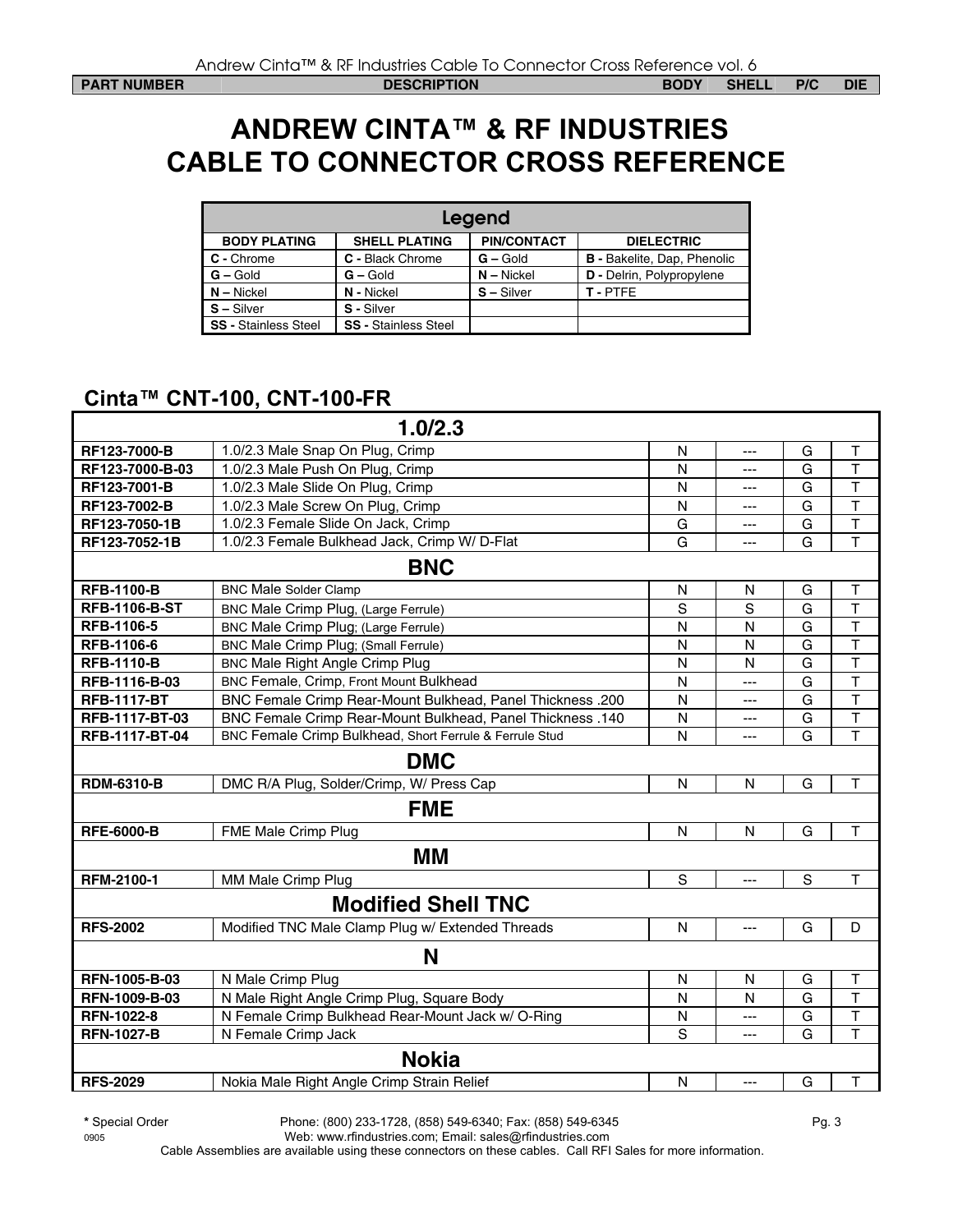|                        | Andrew Cinta™ & RF Industries Cable To Connector Cross Reference vol. 6 |              |              |     |                         |
|------------------------|-------------------------------------------------------------------------|--------------|--------------|-----|-------------------------|
| <b>PART NUMBER</b>     | <b>DESCRIPTION</b>                                                      | <b>BODY</b>  | <b>SHELL</b> | P/C | <b>DIE</b>              |
|                        |                                                                         |              |              |     |                         |
|                        | <b>TNC</b>                                                              |              |              |     |                         |
| RFT-1202-3             | TNC Male Crimp Plug                                                     | N            | N            | G   | D                       |
| <b>RFT-1212-B</b>      | TNC Female Crimp Rear-Mount Bulkhead                                    | N            | ---          | G   | D                       |
| <b>RFT-1214</b>        | TNC, Female Twist On Jack                                               | N            | ---          | S   | D                       |
|                        |                                                                         |              |              |     |                         |
|                        | <b>Mini-UHF</b>                                                         |              |              |     |                         |
| <b>RFU-600-3</b>       | Mini-UHF Male Crimp Plug                                                | N            | N            | G   | Τ                       |
| RFU-601-3              | Mini-UHF Female Crimp Jack                                              | N            | ---          | G   | T                       |
| <b>RFU-601-B1</b>      | M-UHF, Female Crimp                                                     | N            | N            | G   | T                       |
| RFU-617-01             | Mini-UHF Female Crimp Rear-Mount Bulkhead with Hardware                 | $\mathsf{N}$ | ---          | G   | D                       |
| <b>RFU-617-B</b>       | Mini-UHF Female Crimp Rear-Mount Bulkhead                               | N            | ---          | G   | D                       |
|                        | <b>MC Card</b>                                                          |              |              |     |                         |
| <b>RMC-6010-B</b>      | MC Card Right Angle Crimp Plug                                          | N            | ---          | G   | $\sf T$                 |
|                        |                                                                         |              |              |     |                         |
|                        | <b>MCX</b>                                                              |              |              |     |                         |
| <b>RMX-8000-B</b>      | MCX Male Crimp Plug                                                     | N            | ---          | G   | т                       |
| <b>RMX-8000-1B</b>     | <b>MCX Male Crimp Plug</b>                                              | G            | ---          | G   | $\overline{\mathsf{T}}$ |
| <b>RMX-8000-1B-LCK</b> | MCX Male Straight Crimp Plug W/ Special Locking Shell                   | G            | ---          | G   | $\overline{\mathsf{T}}$ |
| <b>RMX-8010-B</b>      | MCX Male Right Angle Crimp Plug                                         | ${\sf N}$    | ---          | G   | $\overline{\mathsf{T}}$ |
| RMX-8010-1B            | MCX Male Right Angle Crimp Plug                                         | G            | ---          | G   | $\overline{\mathsf{T}}$ |
| <b>RMX-8010-1B-LCK</b> | MCX Male Right Angle Crimp Plug W/ Special Locking Shell                | G            | ---          | G   | $\overline{\mathsf{T}}$ |
| <b>RMX-8100-B</b>      | MCX Jack Straight Crimp                                                 | $\mathsf{N}$ | ---          | G   | $\overline{\mathsf{T}}$ |
| <b>RMX-8252-1B</b>     | MCX Bulkhead Jack, Crimp                                                | G            | ---          | G   | $\overline{\mathsf{T}}$ |
|                        | <b>MMCX</b>                                                             |              |              |     |                         |
| <b>RMX-9000-1B</b>     | MMCX Male Crimp Plug                                                    | G            | ---          | G   | $\top$                  |
| RMX-9010-1B            | MMCX Male Right Angle Crimp Plug                                        | G            | ---          | G   | $\overline{\mathsf{T}}$ |
| <b>RMX-9050-1B</b>     | MMCX Female Crimp Jack                                                  | G            | ---          | G   | T                       |
| <b>RMX-9060-1B</b>     | MMCX Female Right Angle Crimp Jack                                      | G            | ---          | G   | T                       |
|                        |                                                                         |              |              |     |                         |
|                        | <b>Reverse Polarity</b>                                                 |              |              |     |                         |
| <b>RP-1117-BT</b>      | BNC Reverse Polarity Crimp Bulkhead Jack (Male Contact)                 | $\mathsf{N}$ | N            | G   | Τ                       |
| RP-1202-1B             | TNC Reverse Polarity Crimp Plug (Female Contact)                        | N            | N            | G   | $\overline{\mathsf{T}}$ |
| <b>RP-1212-B</b>       | TNC Reverse Polarity Rear-Mount Crimp Bulkhead Jack (Male               | N            | N            | G   | T                       |
|                        | Contact)                                                                |              |              |     |                         |
| <b>RP-3000-B</b>       | SMA Reverse Polarity Crimp Plug (Female Contact)                        | ${\sf N}$    | ${\sf N}$    | G   | $\sf T$                 |
| RP-3000-1B             | SMA Reverse Polarity Crimp Plug (Female Contact)                        | G            | G            | G   | $\mathsf T$             |
| RP-3010-1B             | SMA Reverse Polarity Right Angle Crimp Plug (Female Contact)            | G            | G            | G   | $\mathsf T$             |
| RP-3050-1B             | SMA Reverse Polarity Female Crimp Jack (Male Contact)                   | G            | G            | G   | $\top$                  |
| RP-3252-1B             | SMA Reverse Polarity Crimp Bulkhead Jack (Male Contact)                 | G            | G            | G   | $\top$                  |
| <b>RP-4252-B</b>       | SMB Reverse Polarity Crimp Bulkhead Jack (Female Contact)               | N            |              | G   | T                       |
| RP-9000-1B             | MMCX Reverse Polarity (Gender) Crimp Plug                               | G            |              | G   | $\sf T$                 |
| RP-9010-1B             | MMCX Reverse Polarity (Gender) Right Angle Crimp Plug                   | G            |              | G   | T                       |
|                        | <b>SMA</b>                                                              |              |              |     |                         |
|                        |                                                                         |              |              |     | T                       |
| <b>RSA-3000-1B</b>     | SMA Male Crimp Plug                                                     | G            | G            | G   | T                       |
| <b>RSA-3000-B</b>      | SMA Male Crimp Plug                                                     | N            | N            | G   | $\top$                  |
| <b>RSA-3000-B-SS</b>   | SMA Male Crimp Plug                                                     | SS           | SS           | G   |                         |
| RSA-3000-1B-03         | SMA Male Crimp Plug                                                     | G            | SS           | G   | T                       |
| <b>RSA-3010-1B</b>     | SMA Male Right Angle Crimp Plug                                         | G            | G            | G   | T                       |
| RSA-3010-1B-04         | SMA Male Right Angle Crimp Plug                                         | G            | SS           | G   | T                       |
| <b>RSA-3010-B</b>      | SMA Male Right Angle Crimp Plug                                         | N            | N            | G   | T                       |
| <b>RSA-3010-B-SS</b>   | SMA Male Right Angle Crimp Plug                                         | SS           | SS           | G   | $\top$                  |
| <b>RSA-3050-1B</b>     | SMA Female Crimp Jack                                                   | G            | G            | G   | $\overline{\mathsf{T}}$ |
| <b>RSA-3050-B</b>      | SMA Female Crimp Jack                                                   | N            | N            | G   | $\mathsf T$             |

**\*** Special Order Phone: (800) 233-1728, (858) 549-6340; Fax: (858) 549-6345 Pg. 4

0905 Web: www.rfindustries.com; Email: sales@rfindustries.com Cable Assemblies are available using these connectors on these cables. Call RFI Sales for more information.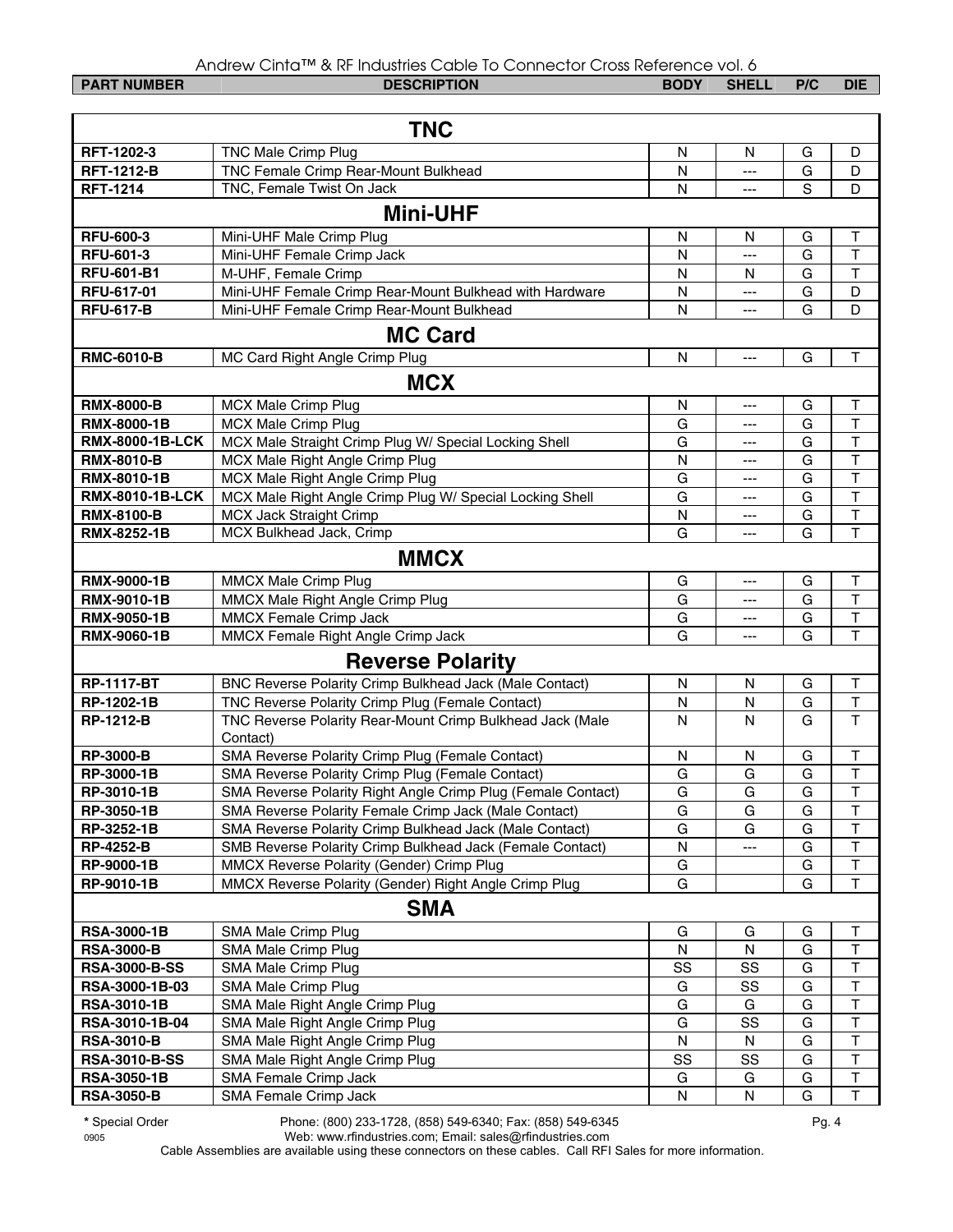| Andrew Cinta™ & RF Industries Cable To Connector Cross Reference vol. 6 |  |  |
|-------------------------------------------------------------------------|--|--|
|-------------------------------------------------------------------------|--|--|

| <b>PART NUMBER</b>   | <b>DESCRIPTION</b>                           | <b>BODY</b> | <b>SHELL</b> | P/C | <b>DIE</b> |  |  |
|----------------------|----------------------------------------------|-------------|--------------|-----|------------|--|--|
|                      |                                              |             |              |     |            |  |  |
| <b>RSA-3100-B</b>    | SMA Male Clamp Solder Plug                   | N           | N            | G   | Τ          |  |  |
| <b>RSA-3110-B</b>    | SMA Male Right Angle Clamp Plug              | N           | N            | G   | T          |  |  |
| <b>RSA-3252-1B</b>   | SMA, Female Bulkhead, W/O Gasket, G,G,T      | G           | G            | G   | T          |  |  |
| <b>RSA-3252-B</b>    | SMA Female Bulkhead, W/O Gasket              | N           | N            | G   | T          |  |  |
| RSA-3252-B-03        | SMA Female Bulkhead, W/ Gasket               | N           | N            | G   | T          |  |  |
| <b>SMB</b>           |                                              |             |              |     |            |  |  |
| <b>RSB-4000-B</b>    | <b>SMB Crimp Plug</b>                        | N           | ---          | G   | т          |  |  |
| <b>RSB-4000-B-03</b> | SMB Crimp Plug                               | N           | ---          | G   | T          |  |  |
| <b>RSB-4000-1B</b>   | <b>SMB Crimp Plug</b>                        | G           | ---          | G   | T          |  |  |
| <b>RSB-4010-B</b>    | SMB Right Angle Crimp Plug                   | N           | ---          | G   | T          |  |  |
| <b>RSB-4010-1B</b>   | SMB Right Angle Crimp Plug                   | G           | ---          | G   | Τ          |  |  |
| RSB-4010-1B-03       | SMB Plug, Right Angle Crimp, Press-Fit Cap   | G           | ---          | G   | Τ          |  |  |
| <b>RSB-4050-B</b>    | SMB Crimp Jack                               | N           | ---          | G   | T          |  |  |
| <b>RSB-4050-1B</b>   | <b>SMB Crimp Jack</b>                        | G           | ---          | G   | T          |  |  |
| <b>RSB-4055-1B</b>   | SMB Right Angle Crimp Jack                   | G           | ---          | G   | T          |  |  |
| <b>RSB-4100-B</b>    | SMB Clamp Plug                               | N           | ---          | G   | T          |  |  |
| <b>RSB-4252-B</b>    | SMB Jack Crimp Bulkhead Rear-Mount W/ D-Flat | N           | ---          | G   | T          |  |  |
| <b>RSB-4252-1B</b>   | SMB Jack Crimp Bulkhead Rear-Mount W/D-Flat  | G           | ---          | G   | T          |  |  |
| <b>RSB-710-1B</b>    | SSMB Right Angle Crimp Plug                  | G           | ---          | G   | T          |  |  |
| <b>RSB-750-1B</b>    | SSMB Jack, Right Angle, Crimp                | G           | ---          | G   | T          |  |  |
|                      | <b>Reverse Thread</b>                        |             |              |     |            |  |  |
| RT-3252-1B-04        | SMA Reverse Thread Female Crimp              | N           | ---          | G   | Τ          |  |  |

#### **Cinta™ CNT-195, CNT-195-DB, CNT-195-FR**

|                      | <b>BNC</b>                                      |    |         |   |   |
|----------------------|-------------------------------------------------|----|---------|---|---|
| RFB-1100-2           | <b>BNC Male Solder Clamp</b>                    | N  | N       | G | D |
| <b>RFB-1100-2ST</b>  | <b>BNC Male Solder Clamp</b>                    | S  | S       | G | T |
| <b>RFB-1102-T</b>    | <b>BNC Male Solderless Plug</b>                 | N  | N       | S | T |
| <b>RFB-1103-C</b>    | <b>BNC Male Compression Crimp</b>               | N  | ---     |   |   |
| <b>RFB-1104</b>      | <b>BNC Male Twist-On Plug</b>                   | N  | N       | S | D |
| <b>RFB-1106-2</b>    | <b>BNC Male Crimp Plug</b>                      | N  | N       | G | D |
| <b>RFB-1106-2ST</b>  | <b>BNC Male Crimp Plug</b>                      | S  | S       | G | т |
| <b>RFB-1106-2T</b>   | <b>BNC Male Crimp Plug</b>                      | N  | N       | G | T |
| RFB-1106-9           | BNC Male Q/D Crimp Plug                         | N  | N       | G | D |
| RFB-1106-C-03        | BNC Male Crimp W/ BeCu Contact                  | N  | N       | G | D |
| RFB-1110-C-04        | <b>BNC Male Right Angle Clamp Plug</b>          | S  | S       | G | T |
| <b>RFB-1110-S</b>    | BNC Male Right Angle Crimp Plug; UG-913/U, A/U  | S  | S       | S | T |
| RFB-1110-1           | BNC Male Right Angle Crimp Plug                 | N  | N       | G | т |
| RFB-1110-C-04        | BNC Male Right Angle CLAMP Plug                 | S  | S       | G | T |
| <b>RFB-1117</b>      | <b>BNC Female Crimp Bulkhead</b>                | N  | ---     | G | D |
| <b>RFB-1121</b>      | <b>BNC Female Twist-On</b>                      | N  | ---     | S | D |
| RFB-1123-1           | <b>BNC Female Crimp</b>                         | N  | ---     | G | T |
| <b>RFB-1123-1-SS</b> | <b>BNC Female Crimp</b>                         | SS | ----    | G | T |
| <b>RFB-1160</b>      | BNC Wall Plate Flush Mount Crimp Jack           | N  | $- - -$ | G | D |
| <b>RFB-1161</b>      | <b>BNC Wall Plate Flush Mount Twist on Jack</b> | N  | ---     | G | D |
| <b>RFS-2022</b>      | <b>BNC Male Crimp Quick-Disconnect</b>          | N  | ---     | G | T |
| <b>RFS-2023</b>      | <b>BNC Male Crimp Quick-Disconnect</b>          | N  | ---     | G | T |
|                      | <b>7/16 Din</b>                                 |    |         |   |   |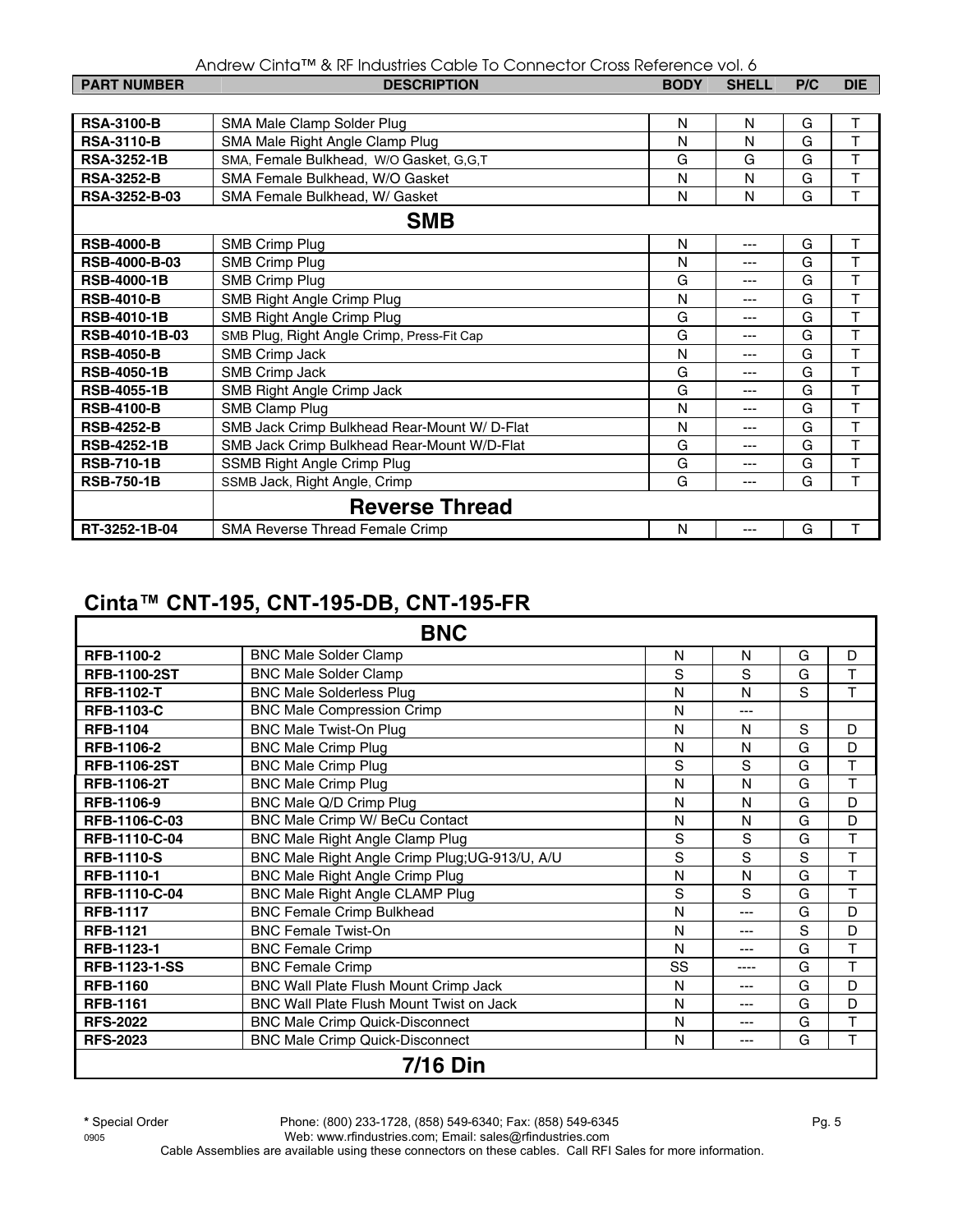|  |  |  | Andrew Cinta™ & RF Industries Cable To Connector Cross Reference vol. 6 |
|--|--|--|-------------------------------------------------------------------------|
|--|--|--|-------------------------------------------------------------------------|

| <b>PART NUMBER</b> | ANGW CING<br>a in industries cubie to contriector cross itereferice voi. O<br><b>DESCRIPTION</b> | <b>BODY</b>    | <b>SHELL</b>          | P/C            | <b>DIE</b>              |
|--------------------|--------------------------------------------------------------------------------------------------|----------------|-----------------------|----------------|-------------------------|
|                    |                                                                                                  |                |                       |                |                         |
| RFD-1600-2-C       | 7/16 Din Male Clamp Plug Combo Straight or Right Angle                                           | S              | S                     | S              | т                       |
| RFD-1605-2-C       | 7/16 Din Male Crimp Plug Combo Straight or Right Angle                                           | S              | S                     | $\mathbf S$    | $\mathsf{T}$            |
| RFD-1630-2-C       | 7/16 Din Female Crimp Jack Combo Straight or Right Angle                                         | S              |                       | S              | T                       |
|                    |                                                                                                  |                |                       |                |                         |
|                    | <b>FME</b>                                                                                       |                |                       |                |                         |
| <b>RFE-6000-C</b>  | FME Male Crimp                                                                                   | $\mathsf{N}$   | $\overline{a}$        | G              | $\sf T$                 |
| <b>RFE-6050-C</b>  | <b>FME Female Crimp</b>                                                                          | N              |                       | G              | $\overline{\mathsf{T}}$ |
|                    | <b>MCX</b>                                                                                       |                |                       |                |                         |
|                    |                                                                                                  |                |                       |                |                         |
| <b>RMX-8000-1C</b> | MCX, Male Straight Crimp Plug                                                                    | G<br>G         | ---                   | G<br>G         | Τ<br>T                  |
| RMX-8010-1C        | MCX, Male Right Angle Crimp Plug                                                                 |                | ---                   |                |                         |
|                    | N                                                                                                |                |                       |                |                         |
| <b>RFN-1000-N</b>  | N Male Solder Clamp Plug; UG-536 B/U                                                             | N              | N                     | G              | Τ                       |
| <b>RFN-1000-1S</b> | N Male Solder Clamp Plug; UG-536 A/U                                                             | $\mathbf S$    | S                     | G              | $\overline{\mathsf{T}}$ |
| <b>RFN-1001-S</b>  | N Male Solder Plug                                                                               | S              | S                     | G              | $\overline{\mathsf{T}}$ |
| <b>RFN-1005-2N</b> | N Male Crimp Plug                                                                                | N              | N                     | G              | $\overline{\mathsf{T}}$ |
| <b>RFN-1005-3C</b> | N Male Crimp Plug                                                                                | S              | S                     | $\overline{G}$ | $\overline{\mathsf{T}}$ |
| RFN-1005-5         | N Male Crimp Plug (Quick Disconnect)                                                             | $\mathbf S$    | S                     | G              | $\overline{\mathsf{T}}$ |
| <b>RFN-1009-C</b>  | N Male Right Angle Crimp Plug                                                                    | $\mathbf S$    | $\mathbf S$           | G              | $\overline{\mathsf{T}}$ |
| RFN-1009-C-03      | N Male Right Angle Crimp Plug, Square Body                                                       | $\mathbf S$    | S                     | G              | $\overline{\mathsf{T}}$ |
| RFN-1021-6         | N Female Chassis, 4-Hole Flange, Solder Clamp                                                    | $\mathbf S$    | ---                   | G              | $\overline{\mathsf{T}}$ |
| RFN-1022-8-C       | N Female Crimp Bulkhead, Rear Mount w/ O-Ring                                                    | N              | ---                   | G              | $\overline{\mathsf{T}}$ |
| RFN-1025-1         | N Female Cable Clamp Jack; UG-536B/U                                                             | S              | ---                   | G              | T                       |
| <b>RFN-1027</b>    | N Female Crimp Cable Jack                                                                        | S              | ---                   | G              | $\overline{\mathsf{T}}$ |
| <b>RFN-1027-N</b>  | N Female Crimp Cable Jack                                                                        | N              | ---                   | G              | T                       |
|                    | <b>NEC</b>                                                                                       |                |                       |                |                         |
|                    |                                                                                                  |                |                       |                |                         |
| <b>RFC-7001-C</b>  | <b>NEC Male Crimp</b>                                                                            | N              | $\overline{a}$        | G              | Т                       |
|                    | <b>Modified Shell SMA</b>                                                                        |                |                       |                |                         |
| <b>RFS-2006</b>    | SMA Male Right Angle Crimp with Modified Shell                                                   | N              | ---                   | G              | $\mathsf T$             |
| <b>RFS-2115</b>    | SMA Male Crimp W/ Modified Shell                                                                 | N              |                       | G              | T                       |
|                    | <b>TNC</b>                                                                                       |                |                       |                |                         |
|                    |                                                                                                  |                |                       |                |                         |
| <b>RFT-1200</b>    | TNC Male Clamp Solder Plug; MS39012/26-0101                                                      | N              | N                     | S              | T                       |
| RFT-1202-2         | TNC Male Crimp Plug (Captive Pin); MS39012/26-0011                                               | N              | N                     | G              | D                       |
| <b>RFT-1202-2B</b> | TNC Male Crimp Plug (Black Body); MS39012/26-001                                                 | $\overline{C}$ | $\overline{\text{c}}$ | G              | D                       |
| RFT-1202-2T        | TNC Male Crimp Plug (Captive Pin); MS39012/26-0011                                               | N              | N                     | G              | Τ                       |
| RFT-1202-5         | TNC Male Crimp Plug; (Quick Disconnect)                                                          | N              | N                     | G              | D                       |
| <b>RFT-1204</b>    | <b>TNC Male Solderless Plug</b>                                                                  | N              | N                     | $\mathbf S$    | D                       |
| <b>RFT-1206</b>    | TNC Male Twist on Plug; AMP 2221983-7                                                            | N              | N                     | S              | D                       |
| <b>RFT-1212</b>    | TNC Female Crimp Bulkhead Jack; MS39012/23329/4-14                                               | N              | ---                   | G              | D                       |
| RFT-1216-1         | TNC Female Crimp Cable Jack; MS39012/27-0504                                                     | N              | ---                   | G              | D                       |
| <b>RFT-1218</b>    | TNC Male Right Angle Crimp Plug; MS39012/30-0504                                                 | N              | N                     | G              | $\top$                  |
|                    | <b>Unidapt</b>                                                                                   |                |                       |                |                         |
| PT-4010-030        | UNIDAPT, CABLE CONNECTOR; RG-58/U                                                                | $\mathsf S$    | ----                  | G              | $\top$                  |
|                    | <b>UHF</b>                                                                                       |                |                       |                |                         |
| <b>RFU-500</b>     | UHF Solder Plug; PL-259; Use with RFU-530 Reducer                                                | S              | N                     | S              | Dap                     |
| <b>RFU-501</b>     | UHF Solder Plug; PL-259; Use with RFU-530-S Reducer                                              | ${\mathsf S}$  | $\mathsf S$           | $\mathbf S$    | т                       |
| <b>RFU-504</b>     | UHF Male Push on Ferrule (No Installation Tools); PL-259                                         | N              | N                     | $\mathbf S$    | Dap                     |
| <b>RFU-505</b>     | <b>UHF Male Crimp Plug</b>                                                                       | ${\sf N}$      | N                     | $\mathbf S$    | Dap                     |
| <b>RFU-505-ST</b>  | <b>UHF Male Crimp Plug</b>                                                                       | S              | $\mathbb S$           | $\mathbf S$    | Τ                       |
| <b>RFU-505-5</b>   | UHF Male Crimp Plug (Short Crimp)                                                                | ${\sf N}$      | N                     | N              | D                       |
| <b>RFU-520</b>     | UHF Female Cable Clamp Jack                                                                      | $\mathsf{N}$   | ---                   | ${\mathsf S}$  | T                       |
|                    |                                                                                                  |                |                       |                |                         |

**\*** Special Order Phone: (800) 233-1728, (858) 549-6340; Fax: (858) 549-6345 Pg. 6 0905 Web: www.rfindustries.com; Email: sales@rfindustries.com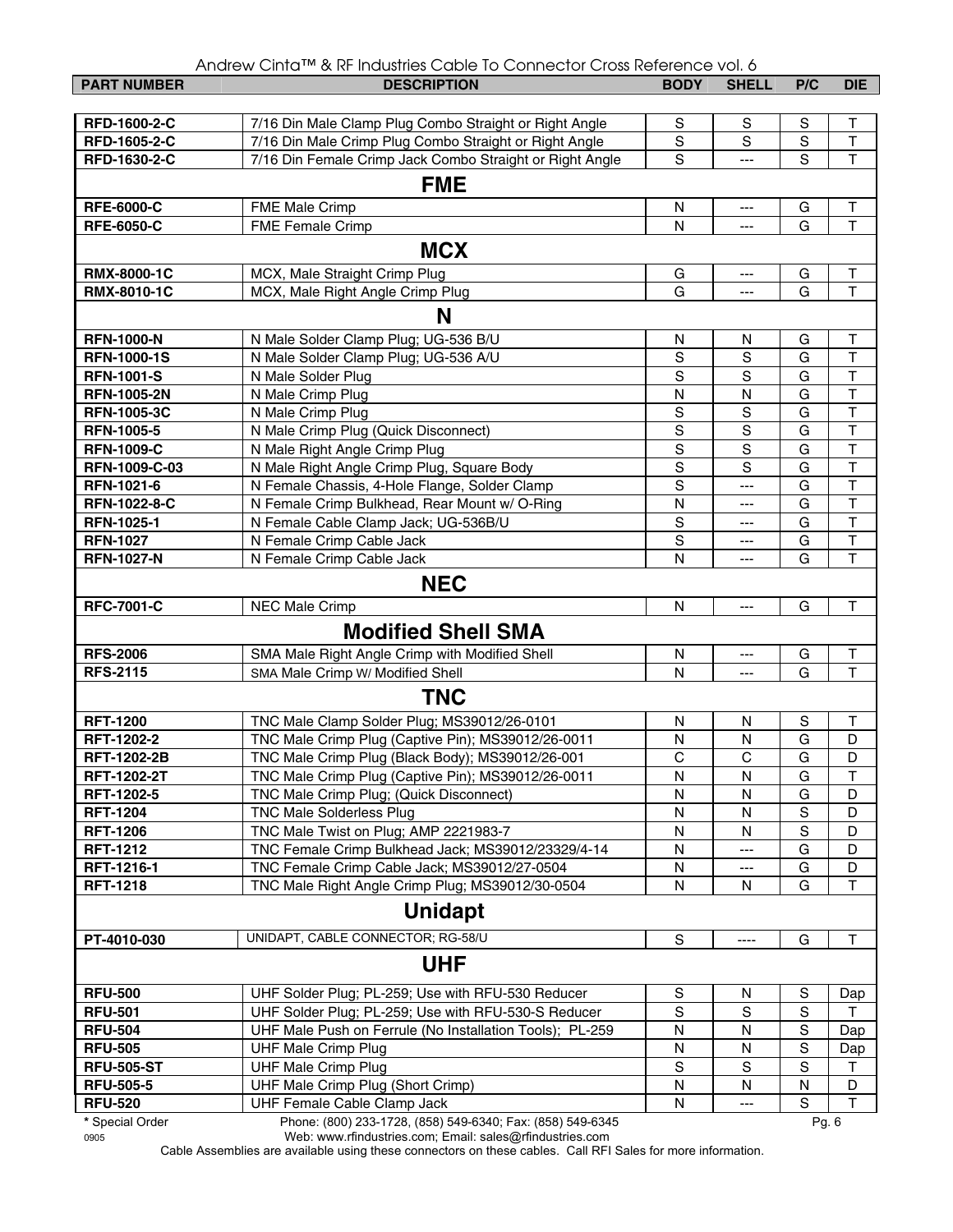| <b>PART NUMBER</b> | <b>DESCRIPTION</b>                                              | <b>BODY</b>  | <b>SHELL</b>         | P/C         | <b>DIE</b>              |
|--------------------|-----------------------------------------------------------------|--------------|----------------------|-------------|-------------------------|
|                    |                                                                 |              |                      |             |                         |
| <b>RFU-527</b>     | <b>UHF Female Crimp Jack</b>                                    | N            | N                    | S           | D                       |
| <b>RFU-527-T</b>   | <b>UHF Female Crimp Jack</b>                                    | N            | $\cdots$             | S           | T                       |
| <b>RFU-530</b>     | Adapter/Reducer; Use with RFU-500                               | N            | ---                  | ---         | ---                     |
| <b>RFU-530-S</b>   | Adapter/Reducer; Use with RFU-501                               | S            | ---                  | ---         | ---                     |
|                    | <b>Mini-UHF</b>                                                 |              |                      |             |                         |
| <b>RFU-600</b>     | Mini-UHF Push-on Ferrule Plug (No Installation Tools            | N            | N                    | S           | $\mathsf{T}$            |
|                    | Needed)                                                         |              |                      |             |                         |
| <b>RFU-600-1</b>   | Mini-UHF Male Crimp Plug; (AMP Drawn Metal Type)                | N            | N                    | $\mathbf S$ | D                       |
| <b>RFU-600-2</b>   | Mini-UHF Male Crimp Plug, Short, Black Chrome; Onaglass         | C            | C                    | G           | D                       |
|                    | Antennas                                                        |              |                      |             |                         |
| <b>RFU-600-5</b>   | Mini-UHF Male Crimp Plug (Quick Disconnect)                     | N            | N                    | G           | D                       |
| <b>RFU-600-6</b>   | Mini-UHF Male Crimp Plug; AMP 2266-001, Amphenol 81-115         | N            | N                    | S           | D                       |
| <b>RFU-600-10C</b> | Mini-UHF Male R/A Crimp Plug                                    | ${\sf N}$    | N                    | G           | $\mathsf T$             |
| RFU-600-10C-03     | Mini-UHF Male Right Angle                                       | N            | $---$                | G           | $\overline{\mathsf{T}}$ |
| <b>RFU-601-1</b>   | Mini-UHF Female Crimp Jack                                      | N            | ---                  | G           | D                       |
|                    | <b>Reverse Polarity</b>                                         |              |                      |             |                         |
| <b>RP-1005-C</b>   | N Reverse Polarity Male Crimp Plug (Female Contact)             | N            | N                    | G           | Т                       |
| <b>RP-1106-C</b>   | BNC Reverse Polarity Male Crimp Plug (Female Contact)           | N            | N                    | G           | $\overline{\mathsf{T}}$ |
| <b>RP-1117-C</b>   | BNC Reverse Polarity Crimp Bulkhead Jack (Male Contact)         | N            | ---                  | G           | $\overline{\mathsf{T}}$ |
| <b>RP-1202-C</b>   | TNC Reverse Polarity Male Crimp Plug (Female Contact)           | N            | N                    | G           | $\overline{\mathsf{T}}$ |
| <b>RP-1212-C</b>   | TNC Reverse Polarity Crimp Bulkhead Jack (Male Contact)         | N            | ---                  | G           | $\overline{\mathsf{T}}$ |
| <b>RP-1216-C</b>   | TNC Female Crimp Straight Jack, Reverse Polarity (Gender        | N            | ---                  | G           | $\overline{\mathsf{T}}$ |
| <b>RP-3000-C</b>   | SMA Reverse Polarity Male Crimp Plug (Female Contact)           | N            | N                    | G           | $\top$                  |
| RP-3000-1C         | SMA Reverse Polarity Male Crimp Plug (Female Contact)           | G            | G                    | G           | $\overline{\mathsf{T}}$ |
| RP-3010-1C         | SMA Reverse Polarity Right Angle Crimp Plug (Female<br>Contact) | G            | G                    | G           | $\overline{\mathsf{T}}$ |
| RP-3010-1C1        | SMA Male Right Angle Crimp Plug, Reverse Polarity (Gender)      | G            | G                    | G           | $\top$                  |
| RP-3050-1C         | SMA Reverse Polarity Crimp Jack (Male Contact)                  | $\mathsf{N}$ | ---                  | G           | $\overline{\mathsf{T}}$ |
| RP-3252-1C         | SMA Reverse Polarity Crimp Bulkhead Jack (Male Contact)         | G            | ---                  | G           | $\mathsf{T}$            |
|                    | <b>QMA</b>                                                      |              |                      |             |                         |
| <b>RQA-5000-C</b>  | QMA Plug, Crimp, (Snap-Lock)                                    | <b>WB</b>    | WB                   | G           | T                       |
| <b>RQA-5010-C</b>  | QMA Plug, Right Angle Crimp, (Snap-Lock)                        | <b>WB</b>    | <b>WB</b>            | G           | $\overline{\mathsf{T}}$ |
|                    | <b>SMA</b>                                                      |              |                      |             |                         |
| <b>RSA-3000-C</b>  | SMA Male Crimp Plug                                             | ${\sf N}$    | ${\sf N}$            | G           | $\top$                  |
| <b>RSA-3000-1C</b> | SMA Male Crimp Plug, Three Piece                                | N            | G                    | G           | T                       |
| RSA-3000-1C-03     | SMA Male 3 Piece Crimp W/Extended Body and Shrink Tube          | G            |                      | G           | T                       |
| <b>RSA-3010-C</b>  | SMA Male Right Angle Crimp Plug                                 | N            | N                    | G           | T                       |
| <b>RSA-3010-1C</b> | SMA Male Right Angle Crimp Plug                                 | G            | ---                  | G           | T                       |
| <b>RSA-3050-C</b>  | <b>SMA Female Crimp</b>                                         | N            | ---                  | G           | $\top$                  |
| <b>RSA-3050-1C</b> | SMA Female Straight Crimp                                       | G            |                      | G           | T                       |
| <b>RSA-3100-C</b>  | SMA Male Clamp Solder Plug                                      | Ν            | N                    | G           | $\mathsf{T}$            |
| <b>RSA-3110-C</b>  | SMA Male Right Angle Clamp Plug                                 | Ν            | N                    | G           | T                       |
| <b>RSA-3252-C</b>  | SMA Female Crimp Bulkhead                                       | N            | ---                  | G           | $\top$                  |
| <b>RSA-3270-C</b>  | SMA Female Crimp Bulkhead, 4-Hole Flange                        | N            | ---                  | G           | $\mathsf T$             |
|                    | <b>Reverse Thread</b>                                           |              |                      |             |                         |
| <b>RT-1005-C</b>   | N Reverse Thread Male Crimp Plug                                | N            | N                    | G           | $\top$                  |
| <b>RT-1200-C</b>   | TNC Reverse Thread Male Clamp Plug                              | N            | N                    | $\mathbf S$ | Т                       |
| RT-1202-C          | TNC Reverse Thread Male Crimp Plug                              | N            | N                    | G           | D                       |
| RT-3000-1C         | SMA Reverse Thread Male Crimp Plug                              | N            | N                    | G           | $\mathsf T$             |
| RT-3252-1C         | SMA Reverse Thread Female Crimp                                 | G            | $\scriptstyle\cdots$ | G           | $\mathsf{T}$            |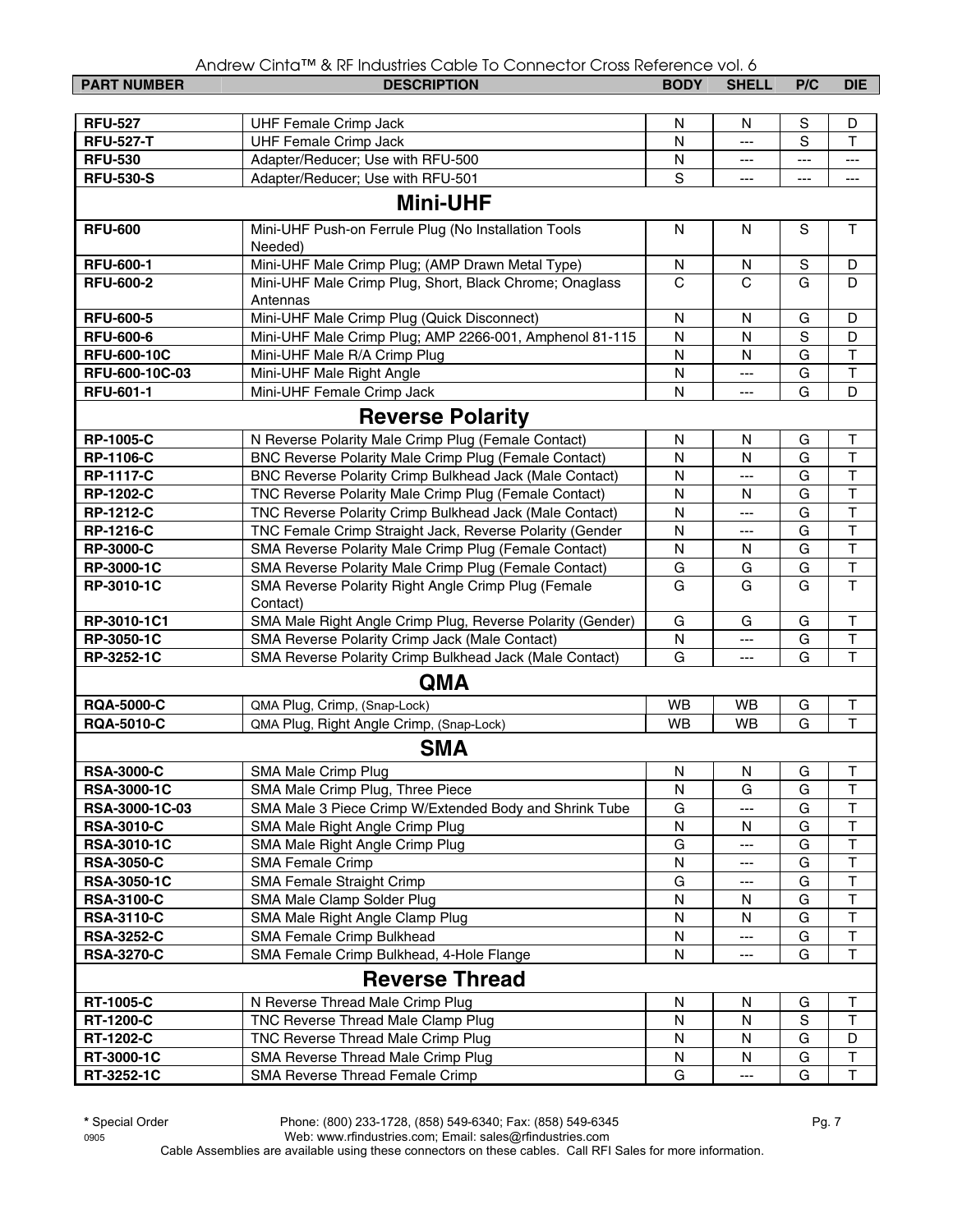**PART NUMBER DESCRIPTION BODY SHELL P/C DIE** 

## **Cinta™ CNT-200, CNT-200-DB, CNT-200-FR**

|                      | <b>BNC</b>                                               |                |                |                |                         |
|----------------------|----------------------------------------------------------|----------------|----------------|----------------|-------------------------|
| <b>RFB-1100-C2ST</b> | <b>BNC Male Solder Clamp</b>                             | $\mathbf S$    | S              | G              | Τ                       |
| <b>RFB-1106-C2</b>   | <b>BNC Male Crimp Plug</b>                               | N              | N              | G              | D                       |
| <b>RFB-1106-C2ST</b> | <b>BNC Male Crimp Plug</b>                               | S              | S              | G              | $\overline{\mathsf{T}}$ |
| <b>RFB-1106-C2T</b>  | <b>BNC Male Crimp Plug</b>                               | N              | $\mathsf{N}$   | G              | $\top$                  |
| <b>RFB-1110-C2</b>   | <b>BNC Male Right Angle Crimp Plug</b>                   | N              | $\mathsf{N}$   | G              | $\top$                  |
| <b>RFB-1110-C2S</b>  | <b>BNC Male Right Angle Crimp Plug</b>                   | S              | S              | $\mathbf S$    | T                       |
| <b>RFB-1117-C2</b>   | BNC, Female Crimp Bulkhead; Rear Mount, D-Flat           | N              | ---            | G              | D                       |
| RFB-1123-C2          | <b>BNC Female Crimp</b>                                  | N              | ---            | G              | $\overline{\mathsf{T}}$ |
|                      | <b>7/16 Din</b>                                          |                |                |                |                         |
| RFD-1600-2-C         | 7/16 Din Male Clamp Plug Combo Straight or Right Angle   | S              | S              | S              | Τ                       |
| RFD-1605-2-C         | 7/16 Din Male Crimp Plug Combo Straight or Right Angle   | $\overline{s}$ | $\overline{s}$ | $\overline{s}$ | $\overline{\mathsf{T}}$ |
| RFD-1630-2-C         | 7/16 Din Female Crimp Jack Combo Straight or Right Angle | S              | $---$          | S              | $\mathsf{T}$            |
|                      | <b>FME</b>                                               |                |                |                |                         |
| <b>RFE-6050-C2</b>   | FME Female Crimp Jack                                    | N              | ---            | G              | T                       |
|                      | N                                                        |                |                |                |                         |
| <b>RFN-1000-C2</b>   | N Male Clamp Plug                                        | N              | N              | G              | $\mathsf T$             |
| <b>RFN-1000-C2S</b>  | N Male Clamp Plug                                        | $\mathbf S$    | S              | G              | $\overline{\mathsf{T}}$ |
| <b>RFN-1001-S</b>    | N Male Solder Plug                                       | $\mathbf S$    | S              | G              | $\overline{\mathsf{T}}$ |
| <b>RFN-1005-C2</b>   | N Male Crimp                                             | N              | N              | G              | $\overline{\mathsf{T}}$ |
| <b>RFN-1005-C2S</b>  | N Male Crimp                                             | $\mathbf S$    | S              | G              | $\overline{\mathsf{T}}$ |
| <b>RFN-1009-C2</b>   | N Male Right Angle Crimp                                 | $\overline{s}$ | S              | G              | $\overline{\mathsf{T}}$ |
| RFN-1022-8-C2        | N Female Crimp, Rear Mount Bulkhead                      | N              | ---            | G              | $\overline{\mathsf{T}}$ |
| <b>RFN-1025-C2</b>   | N Female Solder Clamp                                    | $\mathbf S$    | ---            | G              | $\overline{\mathsf{T}}$ |
| <b>RFN-1027-C2</b>   | N Female Crimp Jack                                      | S              | $---$          | G              | $\overline{\mathsf{T}}$ |
|                      | <b>DMX</b>                                               |                |                |                |                         |
| <b>RFS-2105</b>      | DMX Crimp Plug                                           | G              | ---            | G              | $\mathsf T$             |
|                      | <b>TNC</b>                                               |                |                |                |                         |
| <b>RFT-1200-C2</b>   | <b>TNC Male Clamp</b>                                    | N              | N              | $\mathbf S$    | $\sf T$                 |
| <b>RFT-1202-C2</b>   | <b>TNC Male Crimp</b>                                    | N              | N              | G              | D                       |
| <b>RFT-1202-C2T</b>  | <b>TNC Male Crimp</b>                                    | N              | N              | G              | $\mathsf T$             |
| <b>RFT-1212-C2</b>   | TNC Female Crimp Rear Mount Bulkhead Jack                | N              | N              | G              | D                       |
| <b>RFT-1216-C2</b>   | TNC Female Crimp Jack                                    | N              | N              | G              | D                       |
| <b>RFT-1218-C2</b>   | TNC Male Right Angle Crimp Plug                          | N              | N              | G              | $\mathsf{T}$            |
|                      | <b>UHF</b>                                               |                |                |                |                         |
| <b>RFU-500</b>       | <b>UHF Male Solder Plug</b>                              | $\mathbf S$    | N              | ${\mathsf S}$  | Dap                     |
| <b>RFU-501</b>       | <b>UHF Male Solder Plug</b>                              | S              | S              | S              | т                       |
| <b>RFU-504</b>       | UHF Male Push-On Ferrule Plug                            | N              | N              | $\mathbf S$    | Dap                     |
| <b>RFU-505</b>       | <b>UHF Male Crimp Plug</b>                               | N              | N              | $\mathbf S$    | Dap                     |
| <b>RFU-505-ST</b>    | <b>UHF Male Crimp Plug</b>                               | $\mathbf S$    | S              | S              | Τ                       |
| <b>RFU-505-5</b>     | <b>UHF Male Crimp Plug</b>                               | N              | ${\sf N}$      | N              | D                       |
| <b>RFU-520-C2</b>    | <b>UHF Female Clamp Jack</b>                             | N              | ---            | $\mathbf S$    | $\top$                  |
| <b>RFU-530</b>       | Reducer/Adapter, Use with RFU-500 & 501; UG-175/U        | ---            | ${\sf N}$      | ---            | ---                     |
| <b>RFU-530-S</b>     | Reducer/Adapter, Use with RFU-500 & 501; UG-175/U        | ---            | S              | ---            | ---                     |
|                      | <b>Reverse Polarity</b>                                  |                |                |                |                         |
| RP-1106-C2           | <b>BNC Reverse Polarity Crimp Plug (Female Contact)</b>  | N              | ${\sf N}$      | G              | $\top$                  |

**\*** Special Order Phone: (800) 233-1728, (858) 549-6340; Fax: (858) 549-6345 Pg. 8

0905 Web: www.rfindustries.com; Email: sales@rfindustries.com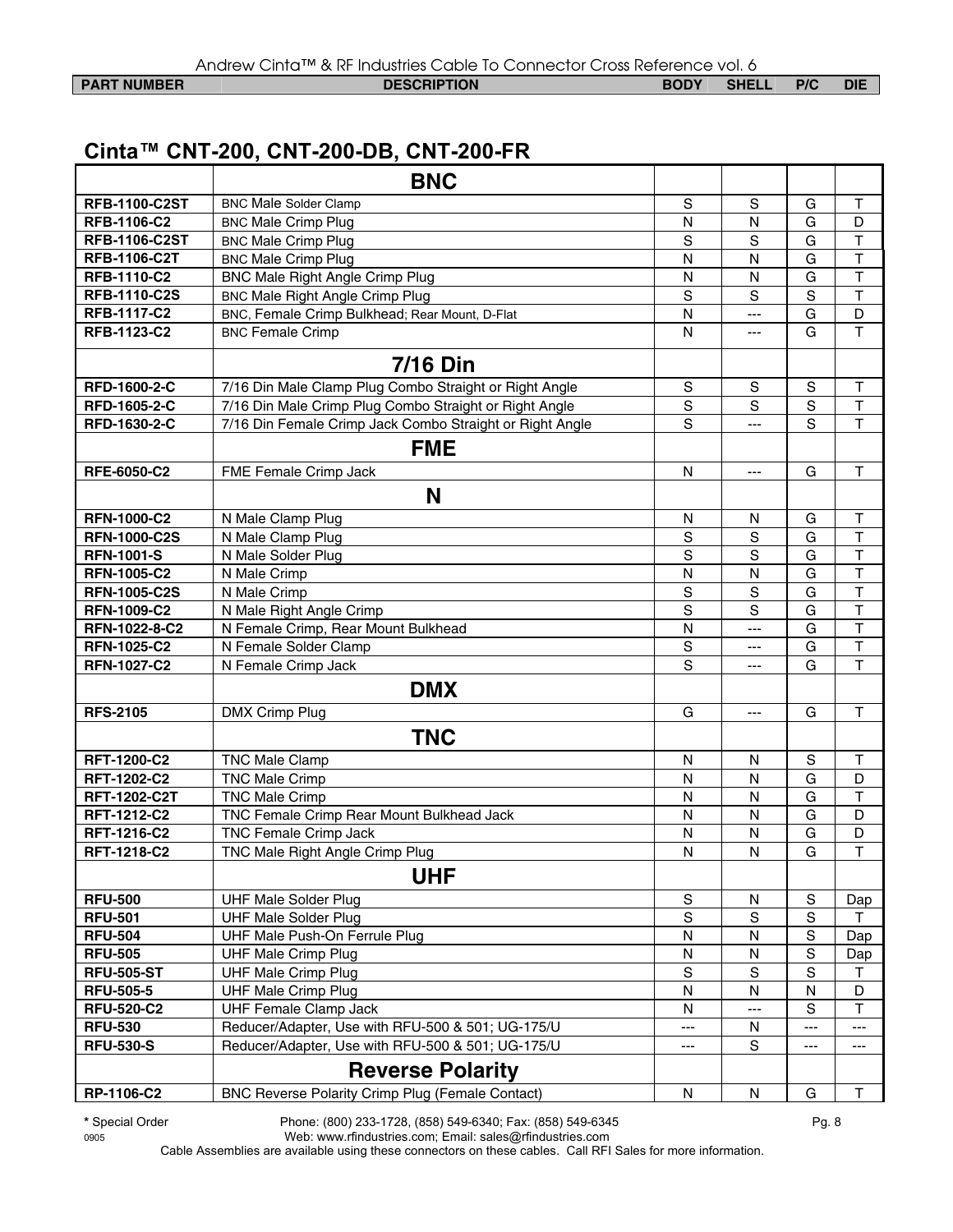| <b>PART NUMBER</b> | <b>DESCRIPTION</b>                                                       | <b>BODY</b> | <b>SHELL</b> | P/C | <b>DIE</b> |
|--------------------|--------------------------------------------------------------------------|-------------|--------------|-----|------------|
|                    |                                                                          |             |              |     |            |
| RP-1202-C2         | TNC Reverse Polarity Crimp Plug (Female Contact)                         | N           | N            | G   |            |
| <b>RP-1212-C</b>   | TNC Female Bulkhead Crimp Jack, Rear Mount, Reverse Polarity<br>(Gender) | N           | ---          | G   | т          |
| RP-3000-C2         | SMA Reverse Polarity Crimp Plug (Female Contact)                         | N           | N            | G   | Т          |
|                    | <b>QMA</b>                                                               |             |              |     |            |
| <b>RQA-5000-C</b>  | QMA Plug, Crimp, (Snap-Lock)                                             | <b>WB</b>   | WB.          | G   | T          |
| <b>RQA-5010-C</b>  | QMA Plug, Right-Angle Crimp, (Snap-Lock)                                 | <b>WB</b>   | <b>WB</b>    | G   | T          |
|                    | <b>SMA</b>                                                               |             |              |     |            |
| <b>RSA-3000-C2</b> | SMA Male Crimp Plug                                                      | N           | N            | G   |            |
| <b>RSA-3010-C2</b> | SMA Male Right Angle Crimp Plug                                          | N           | N            | G   | т          |
| <b>RSA-3050-C2</b> | SMA Female Crimp Jack                                                    | N           | ---          | G   | т          |
| <b>RSA-3252-C2</b> | SMA Female Rear Mount Bulkhead Jack                                      | N           | ---          | G   | Τ          |
|                    | <b>Reverse Thread</b>                                                    |             |              |     |            |
| RT-1005-C2         | N Reverse Thread Male Crimp Plug                                         | N           | N            | G   |            |
| RT-1202-C2         | TNC Reverse Thread Male Crimp Plug                                       | N           | N            | G   |            |

#### **Cinta™ CNT-214**

| <b>7/16 Din</b>     |                                                                |   |              |   |     |
|---------------------|----------------------------------------------------------------|---|--------------|---|-----|
| <b>RFD-1605-2-E</b> | 7/16 Din Male Crimp Plug Combo Straight or Right Angle         | S | S            | S |     |
| RFD-1630-2-E        | 7/16 Din Female Crimp Jack Combo Straight or Right Angle       | S | ---          | S |     |
|                     | N                                                              |   |              |   |     |
| <b>RFN-1001-S</b>   | N Male Solder Plug                                             | S | S            | G |     |
| <b>RFN-1006-3F</b>  | N Male Crimp Plug; UG-1682/U                                   | S | S            | G |     |
| <b>RFN-1009-F</b>   | N Male R/A Crimp Plug                                          | N | N            | G | T   |
| UHF                 |                                                                |   |              |   |     |
| <b>RFU-500</b>      | UHF Solder Plug; PL-259                                        | S | N            | S | Dap |
| <b>RFU-501</b>      | UHF Solder Plug; PL-259                                        | S | S            | S |     |
| <b>RFU-503</b>      | UHF Male, Waterproof Plug (w/ Silicon Rubber O-Rings / Seals); | N | N            | S | т   |
|                     | PL-259                                                         |   |              |   |     |
| <b>RFU-507-STF</b>  | <b>UHF Male Crimp Plug</b>                                     | S | <sub>S</sub> | S | т   |
| <b>RFU-507-STF1</b> | <b>UHF Male Crimp Plug</b>                                     | N | N            | S | D   |
| <b>RFU-520-1E</b>   | UHF Female Cable Clamp Jack                                    | N | ---          | S |     |

#### **Cinta***™* **CNT-223**

|                      | <b>BNC</b>                             |   |     |   |   |
|----------------------|----------------------------------------|---|-----|---|---|
| <b>RFB-1100-2</b>    | <b>BNC Male Solder Clamp</b>           | N | N   | G | D |
| <b>RFB-1100-2ST</b>  | <b>BNC Male Solder Clamp</b>           | S | S   | G |   |
| <b>RFB-1102-T</b>    | <b>BNC Male Solderless Plug</b>        | N | --  | S |   |
| <b>RFB-1106-C1ST</b> | <b>BNC Male Crimp</b>                  | S | S   | G |   |
| <b>RFB-1106-2TC1</b> | <b>BNC Male Crimp Plug</b>             | N | N   | G |   |
| RFB-1110-C-04        | BNC Male Right Angle Clamp Plug        | S | S   | G |   |
| <b>RFB-1110-C1</b>   | <b>BNC Male Right Angle Crimp Plug</b> | N | N   | G |   |
| <b>RFB-1117-C1</b>   | BNC, Female Crimp Bulkhead             | N | --- | G | D |
| RFB-1123-C1          | <b>BNC Female Crimp</b>                | N | --- | G |   |
|                      | <b>7/16 Din</b>                        |   |     |   |   |

**\*** Special Order Phone: (800) 233-1728, (858) 549-6340; Fax: (858) 549-6345 Pg. 9

0905 Web: www.rfindustries.com; Email: sales@rfindustries.com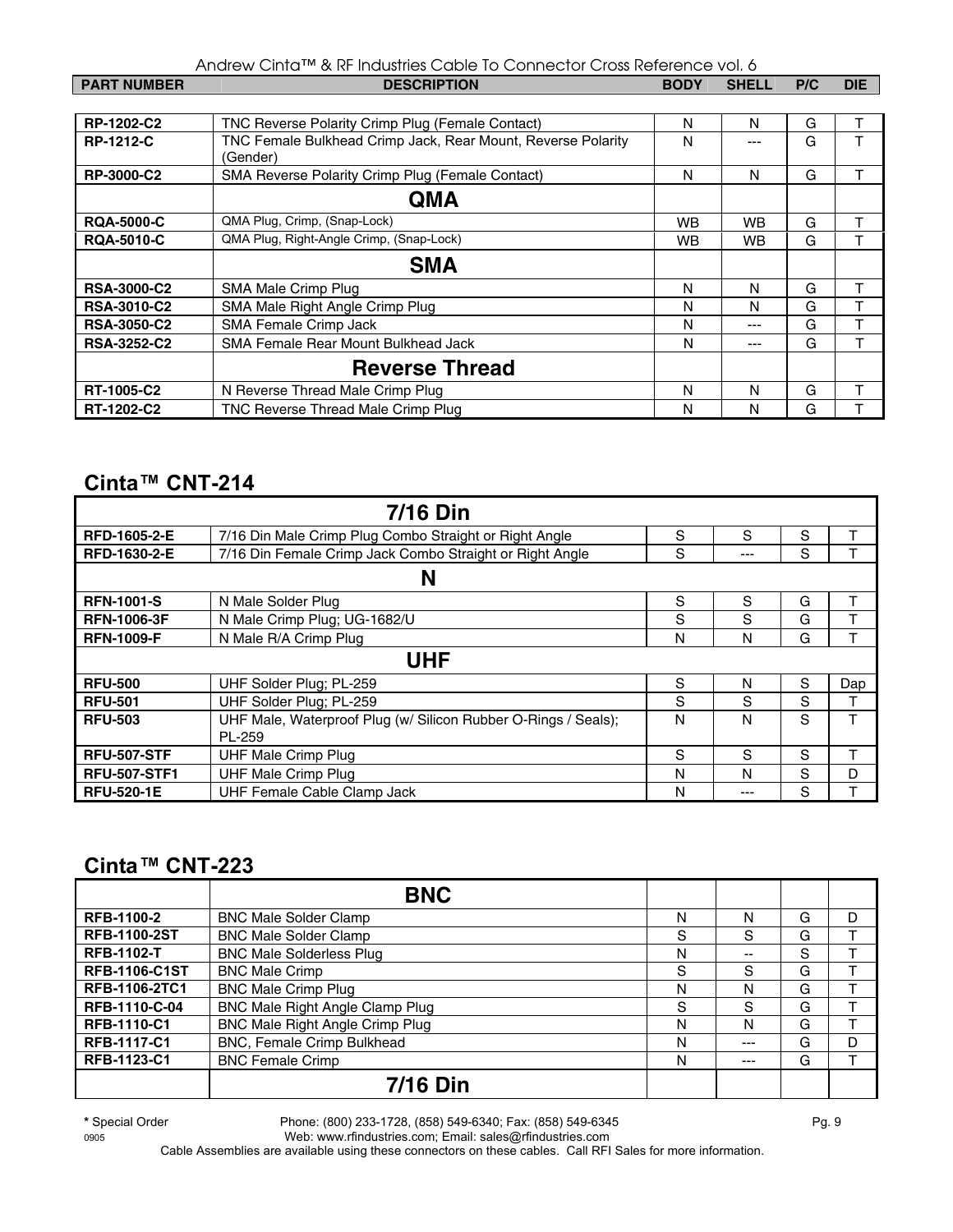|  |  |  | Andrew Cinta™ & RF Industries Cable To Connector Cross Reference vol. 6 |
|--|--|--|-------------------------------------------------------------------------|
|--|--|--|-------------------------------------------------------------------------|

| <b>PART NUMBER</b>         | <b>DESCRIPTION</b>                                                                                                    | <b>BODY</b>    | <b>SHELL</b>             | P/C            | <b>DIE</b>              |
|----------------------------|-----------------------------------------------------------------------------------------------------------------------|----------------|--------------------------|----------------|-------------------------|
|                            |                                                                                                                       |                |                          |                |                         |
| RFD-1600-2-C1              | 7/16 Din Male Clamp Plug Combo Straight or Right Angle                                                                | S              | S                        | S              | т                       |
| RFD-1605-2-C1              | 7/16 Din Male Crimp Plug Combo Straight or Right Angle                                                                | S              | S                        | S              | T                       |
| RFD-1630-2-C1              | 7/16 Din Female Crimp Jack Combo Straight or Right Angle                                                              | S              | ---                      | S              | T                       |
|                            | N                                                                                                                     |                |                          |                |                         |
| <b>RFN-1000-N</b>          | N Male Clamp Plug                                                                                                     | N              | N                        | G              | $\top$                  |
| <b>RFN-1000-1S</b>         | N Male Clamp Plug                                                                                                     | S              | $\mathbf S$              | G              | $\mathsf T$             |
| <b>RFN-1001-S</b>          | N Male Solder Plug                                                                                                    | S              | $\mathbf S$              | G              | $\top$                  |
| <b>RFN-1005-C1</b>         | N Male Crimp Plug                                                                                                     | S              | N                        | G              | T                       |
| RFN-1005-3C1               | N Male Crimp Plug                                                                                                     | $\overline{s}$ | ${\mathsf S}$            | G              | $\overline{\mathsf{T}}$ |
| RFN-1005-5C1               | N Male Quick Disconnect Crimp Plug                                                                                    | S              | $\mathbb S$              | G              | T                       |
| <b>RFN-1009-C1</b>         | N Male Right Angle Crimp Plug                                                                                         | $\overline{s}$ | $\mathbf S$              | G              | $\overline{\mathsf{T}}$ |
| RFN-1021-6                 | N Female 4-Hole Flange Panel Mount Clamp Jack                                                                         | S              | ---                      | G              | $\overline{\mathsf{T}}$ |
| RFN-1022-8-C1              | N Female Crimp, Rear Mount Bulkhead, RG-142/U                                                                         | $\mathsf{N}$   | ---                      | G              | T                       |
| RFN-1025-1                 | N Female Clamp Jack                                                                                                   | S              | ---                      | G              | $\overline{\mathsf{T}}$ |
| <b>RFN-1027-C1</b>         | N Female Crimp Jack                                                                                                   | S              | ---                      | G              | $\overline{\mathsf{T}}$ |
|                            | <b>TNC</b>                                                                                                            |                |                          |                |                         |
| <b>RFT-1200</b>            | TNC Male Clamp Plug                                                                                                   | N              | N                        | G              | т                       |
| RFT-1202-C1                | <b>TNC Male Crimp Plug</b>                                                                                            | N              | N                        | G              | D                       |
| RFT-1202-2TC1              | TNC Male Crimp, RG-142/U                                                                                              | N              | N                        | G              | $\mathsf T$             |
| RFT-1212-C1                | TNC Female Crimp Bulkhead Jack, Rear Mount with D-Flat & O-                                                           | N              | ---                      | G              | D                       |
|                            | Ring                                                                                                                  |                |                          |                |                         |
| RFT-1216-C1                | <b>TNC Female Crimp Jack</b>                                                                                          | N              | $\overline{a}$           | G              | D                       |
| RFT-1218-C1                | TNC Male R/A Crimp Plug                                                                                               | N              | N                        | G              | T                       |
|                            | <b>UHF</b>                                                                                                            |                |                          |                |                         |
| <b>RFU-500</b>             | UHF Solder Plug, PL-259                                                                                               | S              | N                        | S              | Dap                     |
| <b>RFU-501</b>             | UHF Solder Plug, PL-259                                                                                               | S              | S                        | $\overline{s}$ | т                       |
| <b>RFU-505-C1</b>          | <b>UHF Male Crimp</b>                                                                                                 | N              | N                        | S              | Dap                     |
| <b>RFU-520</b>             | <b>UHF Female Clamp Jack</b>                                                                                          | N              | ---                      | S              | т                       |
| <b>RFU-530</b>             | Reducer/Adapter, Use with RFU-500 & 501; UG-175/U                                                                     | ---            | N                        | $---$          | ---                     |
| <b>RFU-530-S</b>           | Reducer/Adapter, Use with RFU-500 & 501; UG-175/U                                                                     | ---            | S                        | ---            | ---                     |
|                            | <b>Mini-UHF</b>                                                                                                       |                |                          |                |                         |
| RFU-600-1C1                | Mini-UHF Male Crimp Plug                                                                                              | N              | N                        | G              | D                       |
| <b>RFU-600-6C1</b>         | Mini-UHF Male Crimp Plug                                                                                              | N              | N                        | $\mathbf S$    | D                       |
| RFU-600-10C1               | Mini-UHF Male Right Angle Crimp Plug                                                                                  | ${\sf N}$      | ${\sf N}$                | G              | $\overline{T}$          |
| <b>RFU-601-C1</b>          | Mini-UHF Female Crimp Jack, Die-cast Zinc                                                                             | N              | ---                      | S              | D                       |
|                            | <b>Reverse Polarity</b>                                                                                               |                |                          |                |                         |
| RP-1005-C1                 | N Reverse Polarity Crimp Plug (Female Contact)                                                                        | N              | N                        | G              | T                       |
| RP-1106-C1                 | BNC Reverse Polarity Male Crimp Plug (Female Contact)                                                                 | N              | N                        | G              | T                       |
| <b>RP-1117-C1</b>          | BNC Reverse Polarity Crimp Bulkhead Jack (Male Contact)                                                               | N              | ---                      | G              | T                       |
| RP-1202-C1                 | TNC Reverse Polarity Crimp Plug (Female Contact)                                                                      | N              | N                        | G              | T                       |
| RP-1212-C1                 | TNC Reverse Polarity Rear Mount B/H Crimp Jack (Male Contact)                                                         | N              | ---                      | G              | $\mathsf T$             |
| RP-1212-C1-03              | TNC Reverse Polarity Rear Mount B/H Crimp Jack (Male Contact)                                                         | N              | ---                      | G              | T                       |
| RP-1216-C1                 | TNC Reverse Polarity Crimp Jack (Male Contact)                                                                        | N              |                          | G              | T                       |
| RP-3000-C1                 | SMA Reverse Polarity Crimp Plug (Female Contact)                                                                      | N              | N                        | G              | $\mathsf T$             |
| RP-3000-1C1                | SMA Reverse Polarity Crimp Plug (Female Contact)                                                                      | G              | G                        | G              | T<br>T                  |
| RP-3010-1C1<br>RP-3050-1C1 | SMA Reverse Polarity Right Angle Crimp Plug (Female Contact)<br>SMA Reverse Polarity Female Crimp Jack (Male Contact) | G              | G<br>---                 | G              | T                       |
| RP-3252-1C1                | SMA Reverse Polarity Bulkhead Crimp Jack (Male Contact)                                                               | G<br>G         | $\overline{\phantom{a}}$ | G<br>G         | T                       |
|                            | <b>SMA</b>                                                                                                            |                |                          |                |                         |
| <b>RSA-3000-C1</b>         | SMA Male Crimp Plug                                                                                                   | N              | N                        | G              | т                       |
| RSA-3010-1C1               | SMA Male Right Angle Crimp                                                                                            | G              | G                        | G              | T                       |
| * Special Order            | Phone: (800) 233-1728, (858) 549-6340; Fax: (858) 549-6345                                                            |                |                          |                | Pg. 10                  |

0905 Web: www.rfindustries.com; Email: sales@rfindustries.com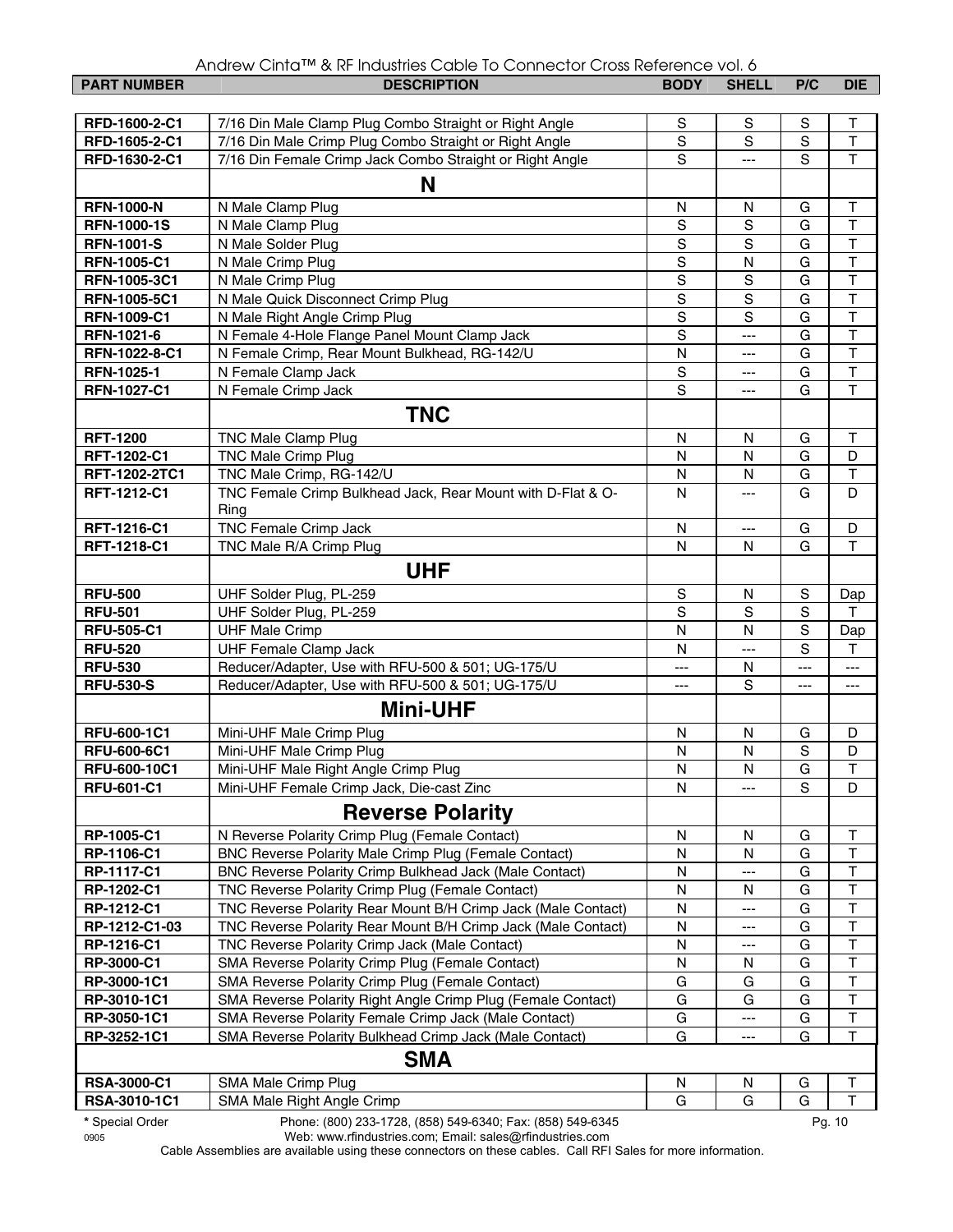| <b>PART NUMBER</b>    | <b>DESCRIPTION</b>                           | <b>BODY</b> | <b>SHELL</b> | P/C | <b>DIE</b> |
|-----------------------|----------------------------------------------|-------------|--------------|-----|------------|
|                       |                                              |             |              |     |            |
| <b>RSA-3010-C1</b>    | SMA Male Right Angle Crimp                   | N           | N            | G   |            |
| <b>RSA-3050-C1</b>    | <b>SMA Female Crimp Jack</b>                 | N           | $---$        | G   |            |
| <b>RSA-3100-C</b>     | SMA Male Clamp Plug                          | N           | N            | G   |            |
| <b>RSA-3110-C</b>     | SMA Male Right Angle Clamp Plug              | N           | N            | G   |            |
| RSA-3252-1C1          | SMA Female Crimp Rear Mount Bulkhead Jack    | G           | $---$        | G   |            |
| <b>RSA-3252-C1</b>    | SMA Female Crimp Rear Mount Bulkhead Jack    | N           | ---          | G   |            |
| <b>Reverse Thread</b> |                                              |             |              |     |            |
| RT-1005-C1            | N Reverse Thread Male Crimp Plug             | N           | N            | G   |            |
| RT-1009-C1-03         | N Reverse Thread Male Right Angle Crimp Plug | N           | N            | G   |            |
| <b>RT-1200-C</b>      | TNC Reverse Thread Male Crimp Plug           | N           | N            | G   |            |
| RT-1202-C1            | TNC Reverse Thread Male Crimp Plug           | N           | N            | G   |            |
| RT-3000-1C1           | SMA Reverse Thread Male Crimp Plug           | G           | G            | G   |            |
| RT-3252-1C1           | SMA Female Crimp, Reverse Thread             | G           | G            | G   |            |

## **Cinta***™* **CNT-240, CNT-240-DB, CNT-240-FR**

|                     | <b>BNC</b>                                               |              |                |                |                         |
|---------------------|----------------------------------------------------------|--------------|----------------|----------------|-------------------------|
| <b>RFB-1101-1X</b>  | <b>BNC Male Solder Clamp</b>                             | N            | N              | S              | D                       |
| <b>RFB-1107-1X</b>  | <b>BNC Male Crimp Plug</b>                               | N            | N              | $\overline{G}$ | D                       |
| <b>RFB-1124-1X</b>  | <b>BNC Female Crimp Socket</b>                           | $\mathsf{N}$ | ---            | G              | D                       |
|                     | <b>7/16 Din</b>                                          |              |                |                |                         |
| RFD-1600-2-X        | 7/16 Din Male Clamp Plug Combo Straight or Right Angle   | S            | S              | S              | T                       |
| RFD-1605-2-X        | 7/16 Din Male Crimp Plug Combo Straight or Right Angle   | S            | S              | S              | $\top$                  |
| RFD-1630-2-X        | 7/16 Din Female Crimp Jack Combo Straight or Right Angle | S            | $\overline{a}$ | S              | T                       |
|                     | <b>FME</b>                                               |              |                |                |                         |
| <b>RFE-6050-X</b>   | FME Female Crimp Jack                                    | $\mathsf{N}$ | ---            | G              | Τ                       |
|                     | <b>Modified SMA</b>                                      |              |                |                |                         |
| <b>RFS-2006-X</b>   | SMA Male Right Angle Crimp With Modified Shell           | N            | N              | G              | T                       |
|                     | N                                                        |              |                |                |                         |
| <b>RFN-1001-S</b>   | N Male Solder Plug                                       | S            | S              | G              | T                       |
| <b>RFN-1004-1SX</b> | N Male Clamp Plug                                        | S            | S              | G              | T                       |
| <b>RFN-1007-2SX</b> | N Male Crimp Plug                                        | S            | S              | G              | $\top$                  |
| RFN-1009-X-04       | N Male Right Angle Crimp Plug                            | N            | N              | G              | $\top$                  |
| <b>RFN-1022-X</b>   | N Female Bulkhead Rear Mount                             | N            | ---            | G              | $\overline{\mathsf{T}}$ |
| <b>RFN-1026-1X</b>  | N Female Clamp Jack                                      | S            | $---$          | G              | $\overline{\mathsf{T}}$ |
| <b>RFN-1029-SX</b>  | N Female Crimp Jack                                      | S            | ---            | G              | T                       |
|                     | <b>TNC</b>                                               |              |                |                |                         |
| <b>RFT-1201-1X</b>  | <b>TNC Male Clamp Plug</b>                               | N            | N              | G              | Τ                       |
| RFT-1203-1X         | <b>TNC Male Crimp Plug</b>                               | N            | N              | G              | D                       |
| <b>RFT-1213-X</b>   | TNC Female Crimp Rear Mount Bulkhead Jack                | N            | ---            | G              | D                       |
| <b>RFT-1217-X</b>   | TNC Female Crimp Jack                                    | N            | ---            | G              | D                       |
| <b>RFT-1218-X</b>   | TNC, Male Right Angle Crimp                              | N            | N              | G              | T                       |
|                     | <b>UHF</b>                                               |              |                |                |                         |
| <b>RFU-500</b>      | <b>UHF Male Solder Plug</b>                              | S            | N              | S              | Dap                     |
| <b>RFU-501</b>      | <b>UHF Male Clamp Plug</b>                               | S            | S              | S              | T.                      |
| <b>RFU-508-X</b>    | <b>UHF Male Crimp Plug</b>                               | N            | N              | S              | Dap                     |
|                     | <b>Mini-UHF</b>                                          |              |                |                |                         |

**\*** Special Order Phone: (800) 233-1728, (858) 549-6340; Fax: (858) 549-6345 Pg. 11

0905 Web: www.rfindustries.com; Email: sales@rfindustries.com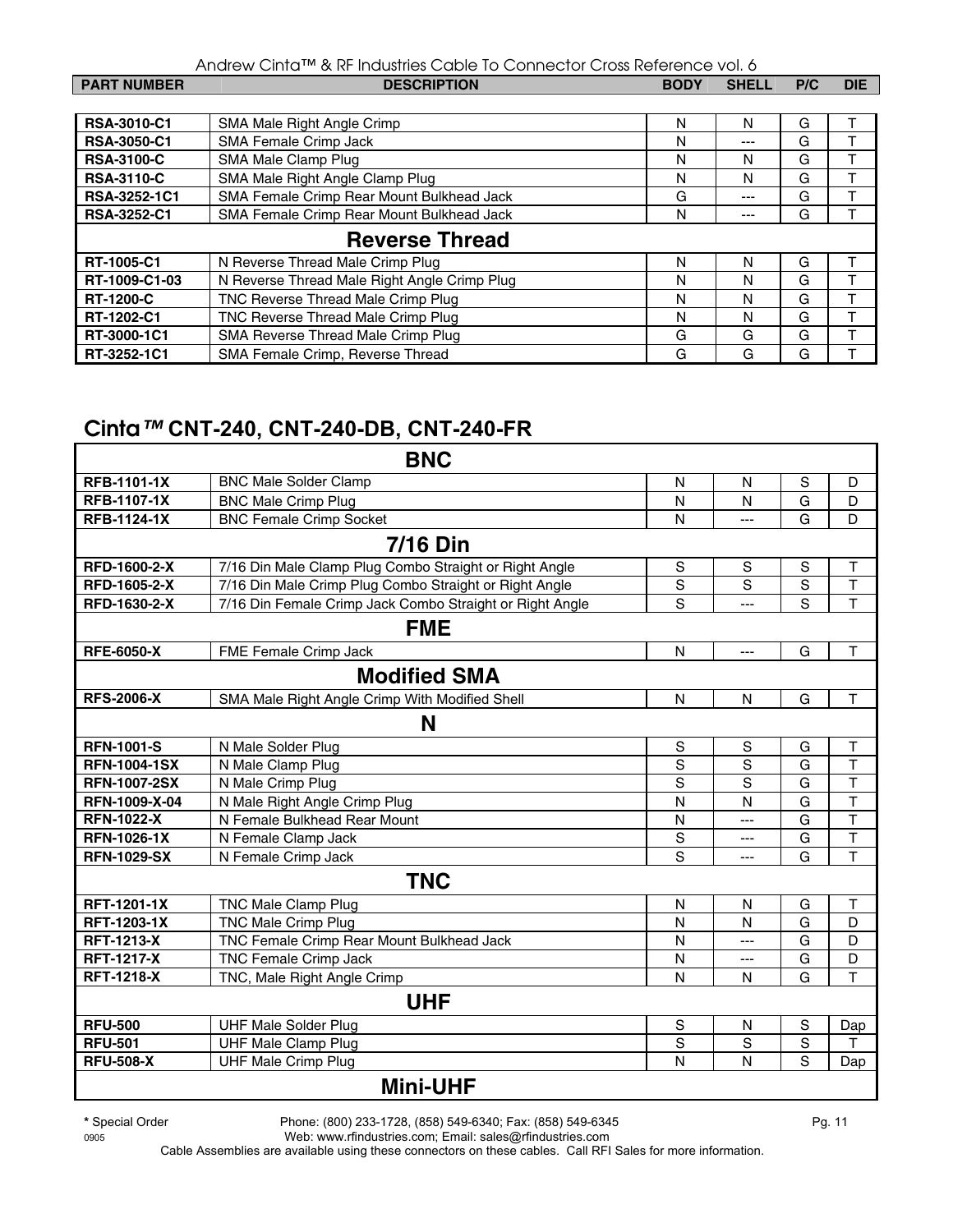| <b>PART NUMBER</b>      | <b>DESCRIPTION</b>                             | <b>BODY</b> | <b>SHELL</b> | P/C | <b>DIE</b> |  |
|-------------------------|------------------------------------------------|-------------|--------------|-----|------------|--|
|                         |                                                |             |              |     |            |  |
| <b>RFU-600-1X</b>       | Mini-UHF Male Crimp Plug                       | N           | N            | G   | D          |  |
| <b>RFU-601-1X</b>       | Mini-UHF Female Crimp Jack                     | N           | ---          | S   | D          |  |
| <b>RFU-601-4</b>        | M-UHF, Female Crimp                            | N           |              | G   | D          |  |
| <b>QMA</b>              |                                                |             |              |     |            |  |
| <b>RQA-5000-X</b>       | QMA Plug, Crimp, (Snap-Lock)                   | <b>WB</b>   | <b>WB</b>    | G   | T          |  |
| <b>RQA-5010-X</b>       | QMA Plug, Right Angle Crimp, (Snap-Lock)       | WB          | WB           | G   |            |  |
| <b>Reverse Polarity</b> |                                                |             |              |     |            |  |
| <b>RP-1202-X</b>        | TNC Male Crimp Plug, Reverse Polarity (Gender) | N           | N            | G   | T          |  |
| RP-3000-1X              | SMA Male Crimp Plug, Reverse Polarity (Gender) | N           | N            | G   |            |  |
| <b>SMA</b>              |                                                |             |              |     |            |  |
| <b>RSA-3000-X</b>       | SMA Male Crimp Plug                            | N           | N            | G   | T          |  |
| <b>RSA-3010-X</b>       | SMA Male Right Angle Crimp Plug                | N           | N            | G   | т          |  |
| <b>RSA-3050-X</b>       | SMA Female Crimp Jack                          | N           | $---$        | G   | T          |  |
| <b>Reverse Thread</b>   |                                                |             |              |     |            |  |
| RT-1203-1X              | TNC Reverse Thread Male Crimp Plug             | N           | N            | G   |            |  |

#### **Cinta***™* **CNT-300, CNT-300-DB, CNT-300-FR**

| <b>RFN-1006-L6</b>      | N Male Crimp Plug                             | Ν | N |    |  |
|-------------------------|-----------------------------------------------|---|---|----|--|
| <b>Reverse Polarity</b> |                                               |   |   |    |  |
| RP-1202-L6              | TNC Reverse Polarity (Gender) Male Crimp Plug | N | N | لت |  |

#### **Cinta***™* **CNT-400, CNT-400-DB, CNT-400-FR, C2FCP**

|                     | <b>BNC</b>                                               |   |     |   |   |
|---------------------|----------------------------------------------------------|---|-----|---|---|
| <b>RFB-1101-1SI</b> | <b>BNC Male Solder Clamp</b>                             | S | S   | G | D |
|                     | <b>7/16 Din</b>                                          |   |     |   |   |
| <b>RFD-1600-2-E</b> | 7/16 Din Male Clamp Plug Combo Straight or Right Angle   | S | S   | S | т |
| <b>RFD-1604-21</b>  | 7/16 Din Male Crimp Plug Combo Straight or Right Angle   | S | S   | S | Т |
| <b>RFD-1605-2-E</b> | 7/16 Din Male Crimp Plug Combo Straight or Right Angle   | S | S   | S | T |
| RFD-1625-2-E        | 7/16 Din Female Clamp Jack Combo Straight or Right Angle | S | --- | S | т |
| RFD-1630-2-E        | 7/16 Din Female Clamp Jack Combo Straight or Right Angle | S | --- | S | т |
|                     | N                                                        |   |     |   |   |
| <b>RFN-1001-S</b>   | N Male Solder Plug                                       | S | S   | G | т |
| <b>RFN-1002-1SI</b> | N Male Solder Clamp Plug                                 | S | S   | G |   |
| <b>RFN-1006-I</b>   | N. Male Crimp                                            | N | N   | G | т |
| <b>RFN-1006-31</b>  | N Male Crimp Plug; UG-1681/U                             | S | S   | G | т |
| <b>RFN-1009-I</b>   | N Male Right Angle Crimp Plug                            | N | N   | G | т |
| <b>RFN-1009-31</b>  | N Male Right Angle Crimp Plug                            | S | S   | G | Т |
| <b>RFN-1024-1SI</b> | N Female Cable Clamp Jack; UG-23D/U, F/U                 | S | --- | G | Т |
| <b>RFN-1028-I</b>   | N Female Crimp Cable Jack; UG-1688/U                     | N | --- | G | Т |
| <b>RFN-1028-SI</b>  | N Female Crimp Cable Jack; UG-1688/U                     | S | --- | G | т |
|                     | TNC                                                      |   |     |   |   |